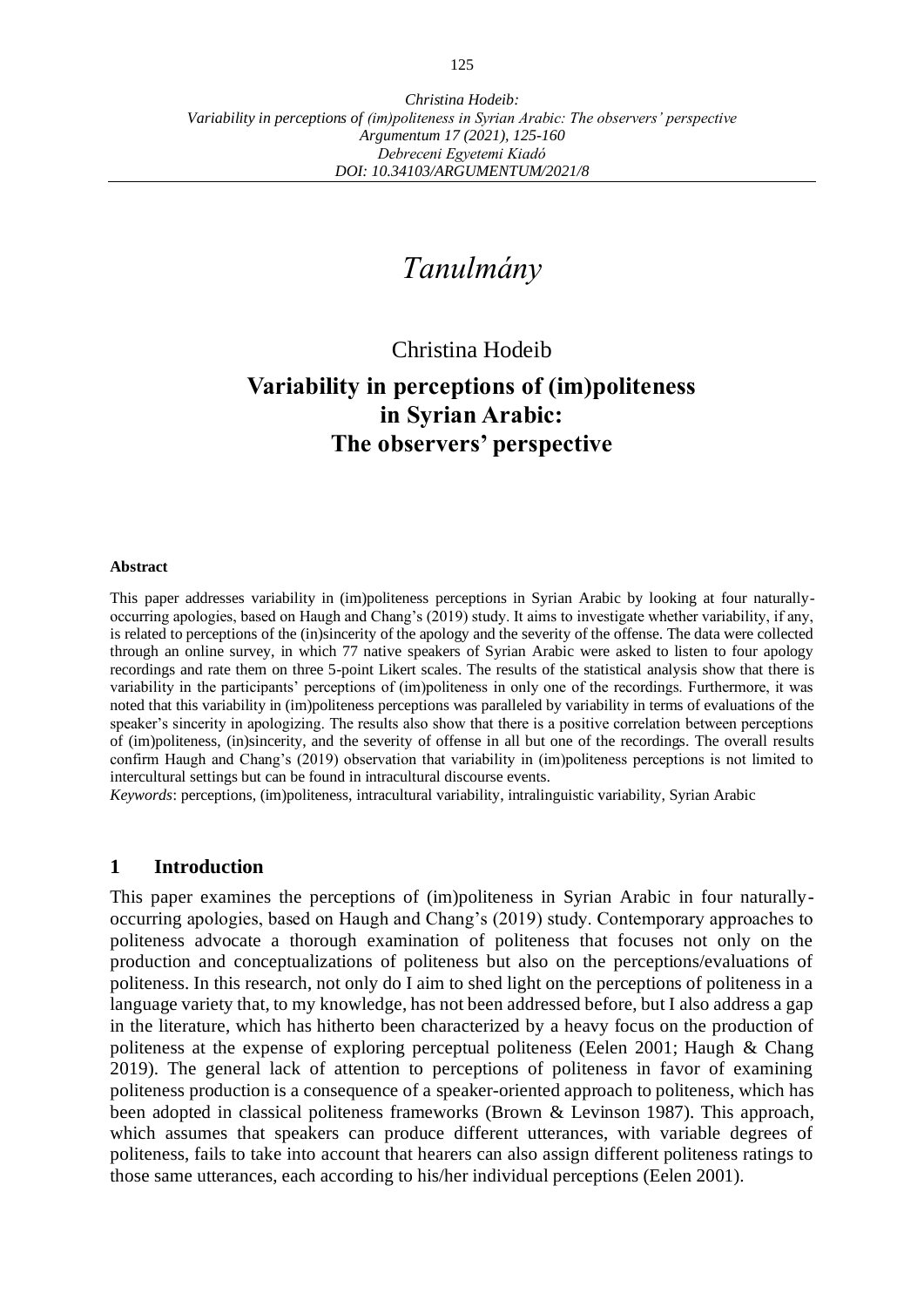In addition to the fact that perceptual studies have received considerably less attention, as Eelen (2001) explains, studies have scarcely addressed variability in politeness, whether in dealing with the production or the perceptions of politeness. In this respect, Haugh and Chang (2019) maintain that researchers have taken people, who share a language, as forming homogenous groups. Consequently, the few studies that have addressed variability in perceptions of politeness were made in a cross-linguistic and cross-cultural settings, mainly with the aim of examining non-native speaker perceptions in comparison to native speaker norms (see Bergman & Kasper (1993) on perceptions of politeness in Thai and American English; Suh (1999) for an analysis of perceptions in Korean ESL leaners and native speakers of English). However, according to Eelen (2001), variability in politeness perceptions (and production) is a fact of politeness that needs to be accounted for in a proper theory of politeness. Furthermore, Chang and Haugh (2011) and Haugh and Chang (2019) present empirical evidence in support of the observation that there is intra-linguistic and intra-cultural variability in the perceptions of politeness. Thus, one of the main aims of this paper is to investigate whether native speakers of Syrian Arabic will have different evaluations of the politeness of four apologies.

In addition to the above-mentioned gaps, analyses of politeness-related variability, as Haugh and Chang (2019) observe, have typically been made with reference to gender, age, and/or social background differences among participants. They further argue, in relation to perceptions of politeness in apologies, that it would be interesting to investigate the link between perceptions of politeness and more context-internal factors such as the sincerity of the apology and the severity of the offense for which the apology is made. The relationship between sincerity and apologies is long-standing, as Culpeper and Haugh (2014) explain that in classical speech act theory, sincerity is considered a defining feature in the felicitous performance of apologies. Furthermore, studies have linked perceived insincerity to poor politeness ratings (Blum-Kulka 2005; Pinto 2011). As for the severity of the offense, in classical theories of politeness (Brown & Levinson 1987), the overall ranking of the imposition, or the ranking of the offense in the case of apologies, is considered a determining factor in the production of politeness. Similarly, in the apology speech act taxonomies, the severity of the offense has been identified as one of three key factors in choosing the appropriate form of the apology (Blum-Kulak et al. 1989). As severity plays a central role in the production of politeness and apologies, it would be worth investigating whether it would figure as prominently in the perceptions of politeness and the apologies in this study. All in all, then, following Haugh and Chang's (2019) study, this paper addresses the following questions:

1. Is there variability in the perceptions of politeness in naturally-occurring apologies by native speakers of Syrian Arabic?

2. Is there a link between the participants' perceptions of the (im)politeness of the apologies and their perceptions of the (in)sincerity of those apologies?

3. Is there a link between the participants' perceptions of the (in)sincerity of the apologies and their assessment/perception of the severity of the offense?

In connection with these research questions, two hypotheses are made:

Hypothesis (a): there is a correlation between the severity of the offense and (in)sincerity of the apology.

Hypothesis (b): there is a correlation between the perceived (in)sincerity of the apology and its perceived (im)politeness.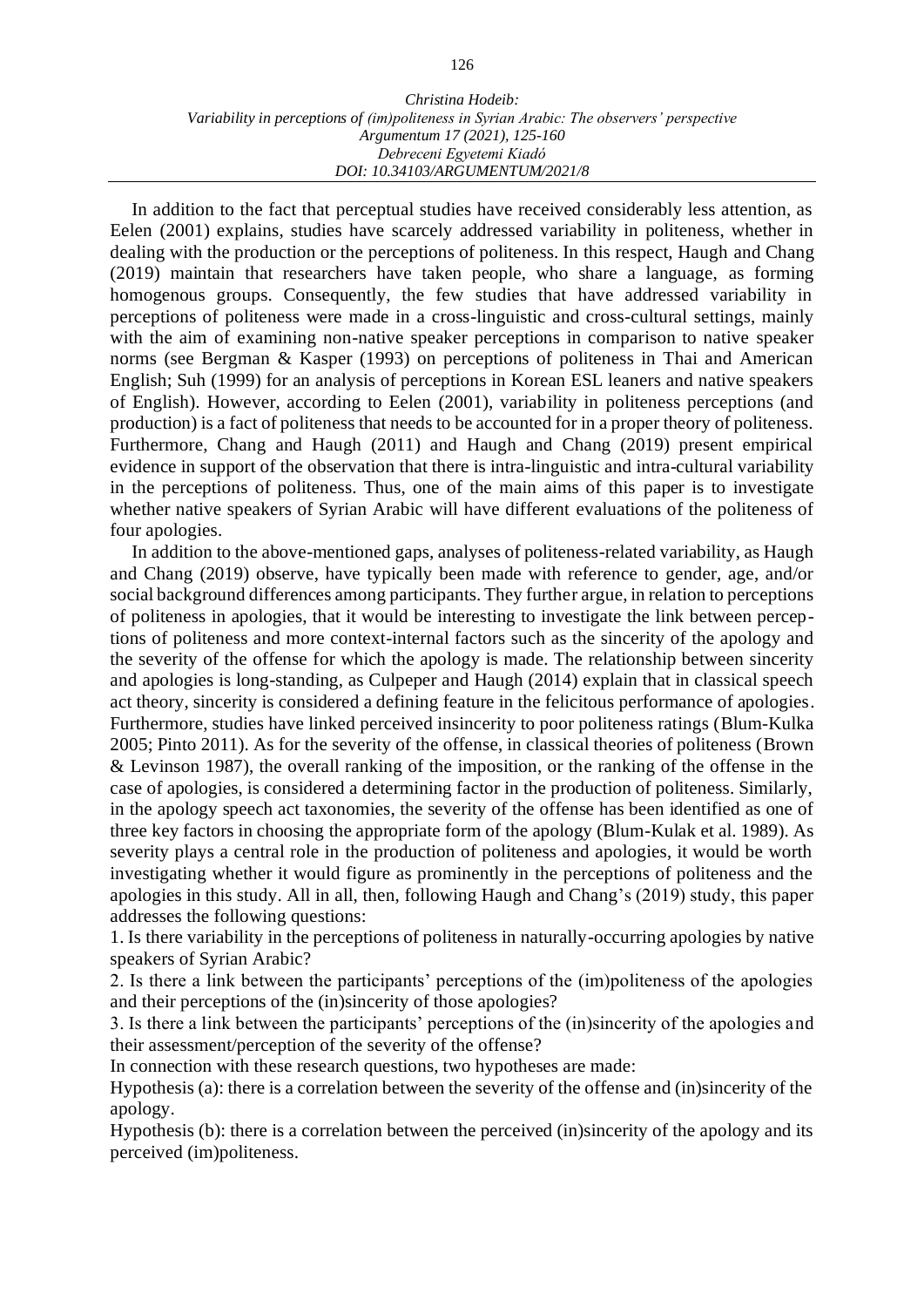The paper is organized as follows: in section 2, I outline the theoretical framework of the study and then review some of the relevant literature in section 3. In section 4, I describe the design of the experiment, including the four apologies, the online survey, the procedures for obtaining the data, and the participants. Section 5 concerns the statistical analysis of the data and the results in each recording. Then, in section 6, I discuss the results and the limitations of the study, before concluding the paper in section 7.

# **2 Kádár and Haugh's (2013) framework: different perspectives, multiple understandings of politeness**

With the development of politeness in the discursive turn of politeness research (Eelen 2001; Watts 2003; Locher 2006), the examination of politeness was no longer restricted to decontextualized utterances. Politeness was conceived to be as much of a linguistic production phenomenon as an evaluative and perceptual one. The importance given to the evaluative and perceptual aspects of politeness meant that analyses of politeness needed to be anchored to the users' perspective, or first-order politeness, as opposed to the analyst's perspective, or secondorder politeness. According to Kádár and Haugh (2013), however, the distinction is not as straightforward as first theorized by the discursivists, a position that follows from their own definition of politeness. In Kádár and Haugh's (2013) framework, politeness is not the property of verbal utterances or non-verbal behaviors. Rather, politeness is a personal evaluation that results from the social meanings associated with certain actions such as complaints. Thus, evaluations of politeness involve categorizing people and/or actions into valenced categories based on a moral point of reference that Kádár and Haugh (2013: 67) refer to as the "moral order." The moral order is constituted of the set of social norms and expectations that people have in relation to other people's behaviors in specific contexts.

Following this view of politeness as an evaluative moment, Kádár and Haugh (2013) argue that for a more comprehensive understanding of politeness, we need to look beyond the user/analyst dichotomy. Kádár and Haugh (2013) reconceptualize the distinction as follows: first-order politeness is the user's perspective and second-order politeness is the observer's perspective, and each order subsumes deeper and finer-tuned levels of understanding. As far as first-order politeness is concerned, there are four perspectives of understanding in relation to evaluations of politeness. Evaluations of politeness, impoliteness, non-politeness can be made by actual participants (perspective 1) and meta-participants, who are people involved in the evaluations of politeness vicariously through participants (perspective 2). For example, TV or radio program followers are meta-participants. Since evaluations of politeness are made with an appeal to a moral order, two other first-order layers of understanding come into the picture. Kádár and Haugh (2013) distinguish between an emic perspective, based on the moral order of people who claim an insider-status in a community, on the one hand, and an etic perspective, which is held by outsiders to a community, who adhere to their own moral order.

Second-order politeness also involves four perspectives/understandings in relation to observations and conceptualizations of politeness. First, there is the lay observer's perspective, which figures in people's casual comments on (im)politeness behaviors that may not be necessarily tied to any particular context or incident. Second, observations of politeness can be made by analysts in a scientific and systematic fashion as they analyze the phenomenon. The third locus of understanding relates to conceptualizations of politeness and involves lay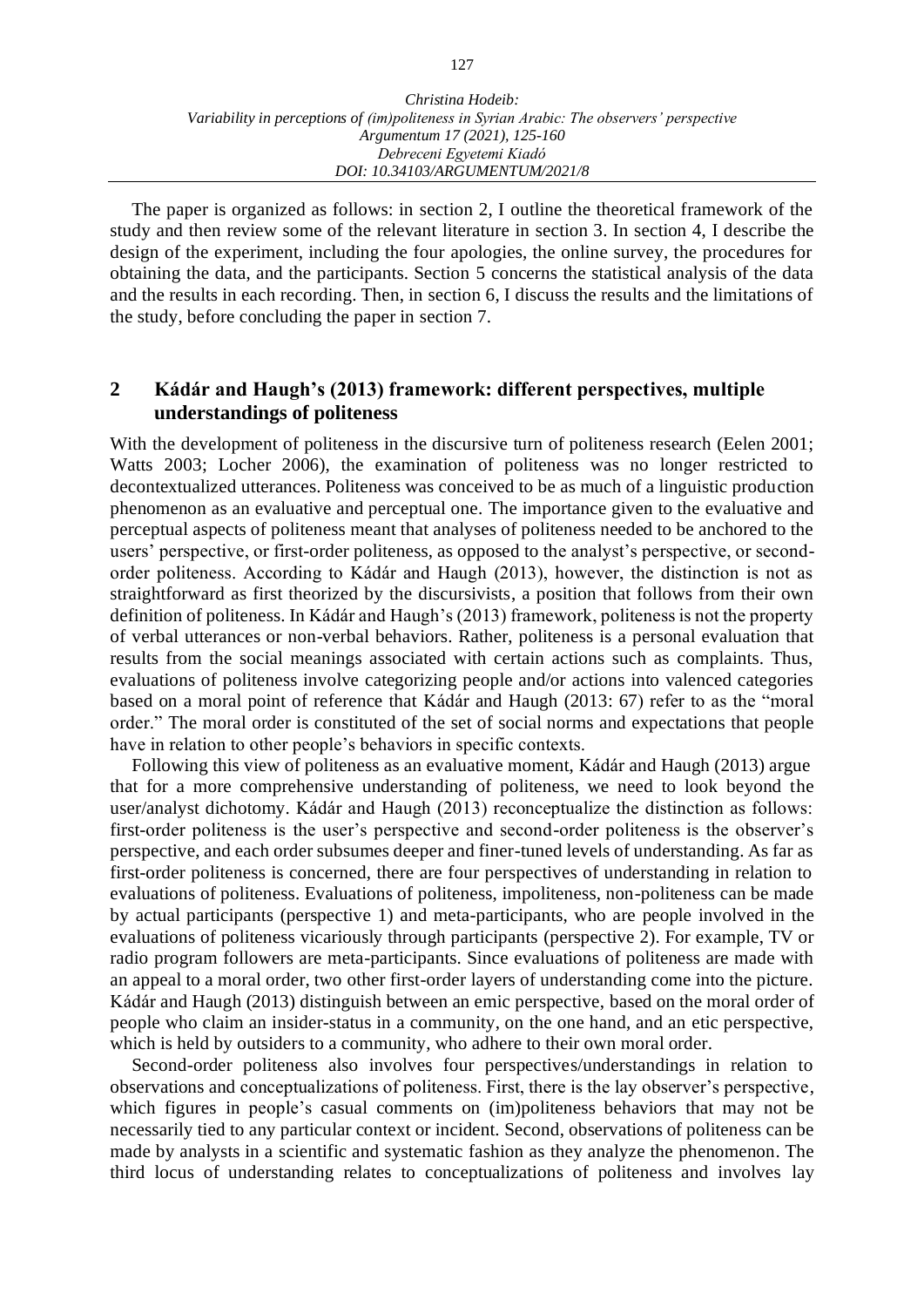participants' attempts to account for politeness. Kádár and Haugh (2013: 86) refer to the fourth perspective as theoretical understandings of politeness, which involve rational accounts of politeness made by scientists.

As the focus of the paper is on the perspective of the observer, a few details about this perspective are in order. Kádár and Haugh (2013: 98) explain that lay people's observations about politeness are instantly elevated to interpretations of evaluative moments without any systematic attempts to rationalize those accounts, which is what differentiates lay observations from the observations of scientists. However, lay observers' understandings are important in two ways. First, the way people talk about politeness may influence the way politeness is evaluated. Second, lay observations offer invaluable insights into the evaluative moments in which politeness perceptions and evaluations arise, if they are analyzed in a systematic manner by analysts (ibid: 99).

The upshot of Kádár and Haugh's (2013) multi-layered approach to politeness is to allow the researcher to capture different understandings of politeness and to account for why differences in understandings and evaluations of politeness might arise. By accommodating more than one perspective on politeness, variability in the expression, perceptions, and metapragmatic conceptions of politeness can be better understood and accounted for through synthesizing multiple points of view. In addition to this, as Kádár and Haugh (2013) explain, in this approach the researcher assumes a central role in the analysis, in parallel with lay people's insights. In other words, the researcher's role is to examine politeness, guided by the observations, conceptions, and understandings of lay people, without being restricted by their perspective. Thus, the researcher can benefit from the perspective of the lay users/observers in confirming his/her scientific observations and analyses.

In the next section, I attempt to further clarify how the lay observer's perspective and other loci of understanding of politeness can offer insights into evaluations and perceptions of politeness as well as be used to confirm researchers' initial observations in data analysis. I do this by reviewing a number of studies that shed light on the perspective of both observers and participants in addition to addressing inter- and intracultural variability in perceptions.

#### **3 Perceptions of politeness: previous studies**

I start this brief overview of studies on perceptions of politeness by explaining the details of two studies, which are particularly relevant to the current research; Chang and Haugh (2011) and Haugh and Chang (2019). Chang and Haugh's (2011) study shows well how the perspective of the observers played an important role in confirming the researchers' initial observations about variability in the perceptions of an intercultural apology. The results of this study set the background for Haugh and Chang's (2019) study, in which again the researchers consulted observers in order to examine intracultural variability in the perceptions of the same intercultural apology.

Chang and Haugh's (2011) study concerns an apology which was issued from an Australian man (Wayne) to a Taiwanese woman (Joyce). The apology was occasioned by the fact that Wayne and his wife failed to come to a dinner invitation at Joyce's. When Joyce had called Wayne on the day of the dinner, he did not respond to the call; he sent a text message to Joyce the next day explaining that he was busy and forgot. A couple of days later Joyce calls Wayne in an attempt to further clarify the situation.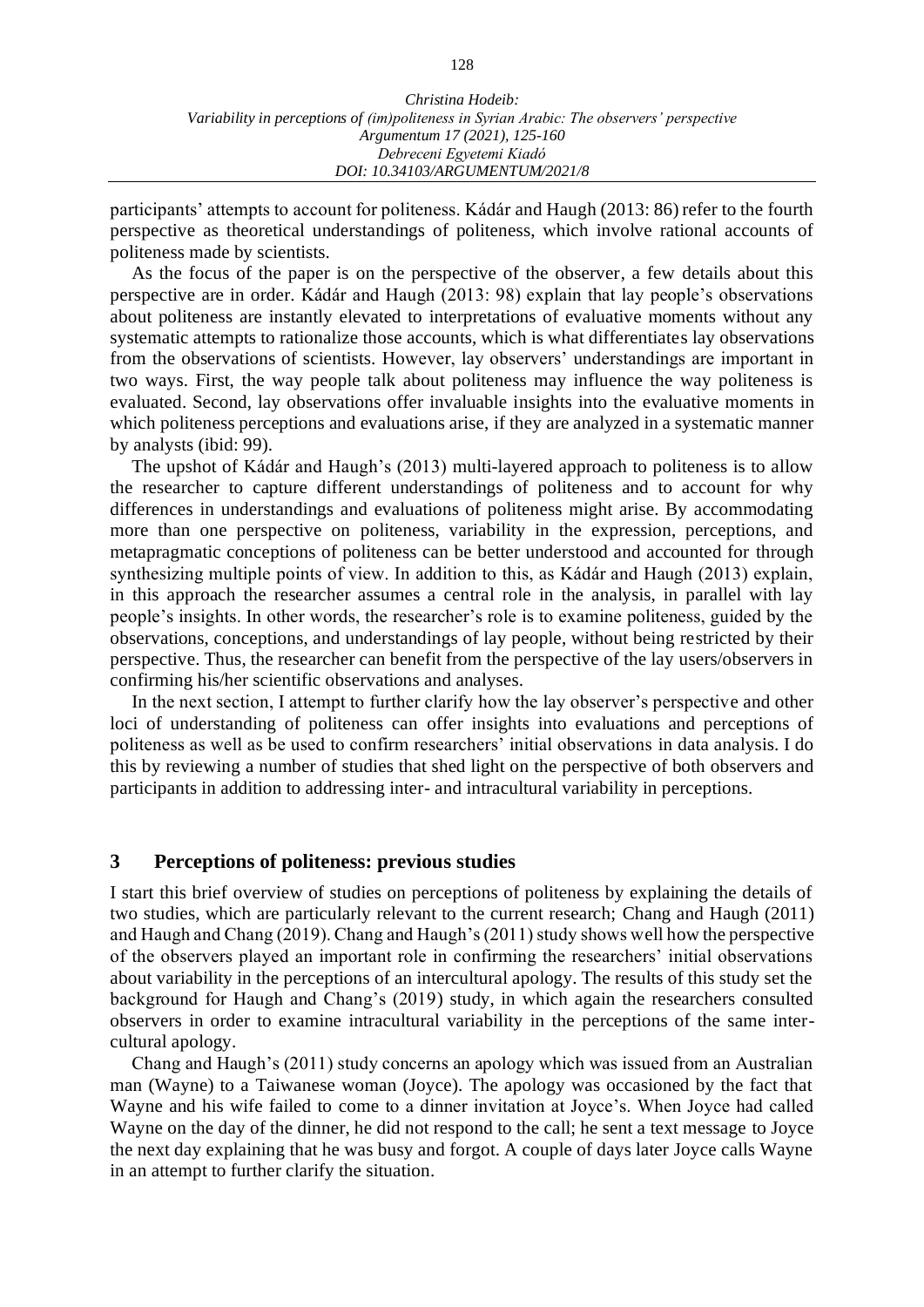During the phone call, Wayne only made one apology to which Joyce offered an absolution. However, Joyce kept pushing the conversation in a way so that she could elicit another apology from Wayne, which was not successful. Wayne's reaction to this is to enquire about her family and offer a repair by suggesting a make-up appointment. Both Wayne and Joyce's attitudes in the conversation reveal their respective evaluations of Wayne's apology. On the one hand, Wayne appears to evaluate his apology as 'polite,' since he tried to show 'friendliness' by asking Joyce about her family and offering a repair. On the other hand, as Joyce herself later explained, she seems to evaluate the apology as 'impolite,' which is evident in her attempt to get Wayne to repeat his apology. A repetition of an apology, or any other speech act, is a sign of 'sincerity,' which is linked to politeness, from Joyce's perspective.

As Joyce and Wayne's evaluations differed, Chang and Haugh (2011) were interested in examining whether this difference is culturally rooted. Thus, a group of 25 native speakers of Taiwanese Mandarin and a group of 25 native speakers of Australian English were invited to participate and were asked to evaluate the politeness of Wayne's apology on a 5-point Likert scale, ranging from 'very polite' to 'very impolite.' The results of the study showed a marked difference in evaluations between the two groups. Whereas the Australian group rated the apology as not impolite by choosing the values 'neither polite nor impolite' or 'polite,' the Taiwanese group rated the apology as impolite. Chang and Haugh (2011) argue that these ratings reflect the same evaluation, which was indexed by the verbal behaviors of both Wayne and Joyce, respectively, during the phone conversation. Thus, the Taiwanese and Australian observers' ratings helped confirm Chang and Haugh's (2011) analysis that Wayne and Joyce's divergent perceptions of Wayne's apology are due to intercultural difference.

The above-conclusion was further confirmed in follow-up interviews, which Chang and Haugh (2011) conducted with the participants/observers, in which the latter offered explanations for their respective ratings of Wayne's apology. The interviews again showed that the participants' rationales invoked culturally-motivated differences in understandings and evaluations of the "sincerity" of Wayne's apology, which have led to diverging ratings/perceptions. In addition to intercultural variability, Chang and Haugh (2011) noted a degree of variability among the Australian observers' relative to their evaluations of Wayne's apology. This was further examined in Haugh and Chang (2019).

Haugh and Chang (2019) wanted to test whether the intracultural variability noted in the previous study can also be attested with a larger number of Australian informants. In this study 80 Australians rated Wayne's apology and then the researcher conducted follow-up interviews with a sub-part of the population. The results of the study showed that, indeed, there was variability in the rationale's that the participants' offered in explaining their ratings of the (im)politeness of Wayne's apology. All in all, the interviews revealed that the participants appealed to similar moral rationales but that they had different understandings of how such moral rationales/orders are to be interpreted in context.

In addition to Chang and Haugh's (2011) and Haugh and Chang's (2019) studies, other studies have also addressed intralingual perceptions of politeness by tapping into first-order participant perspectives as well as second-order observer perspectives. However, it should be noted that the two studies I will outline in what follows do not target variability of perceptions as the central research objective. Rather, variability of perceptions is noted in the context of examining perceptions of politeness.

Fink and Félix-Brasdefer (2015) consult two baristas, one male and one female, and investigate their perceptions of the (im)politeness of customers' orders/requests at a Mid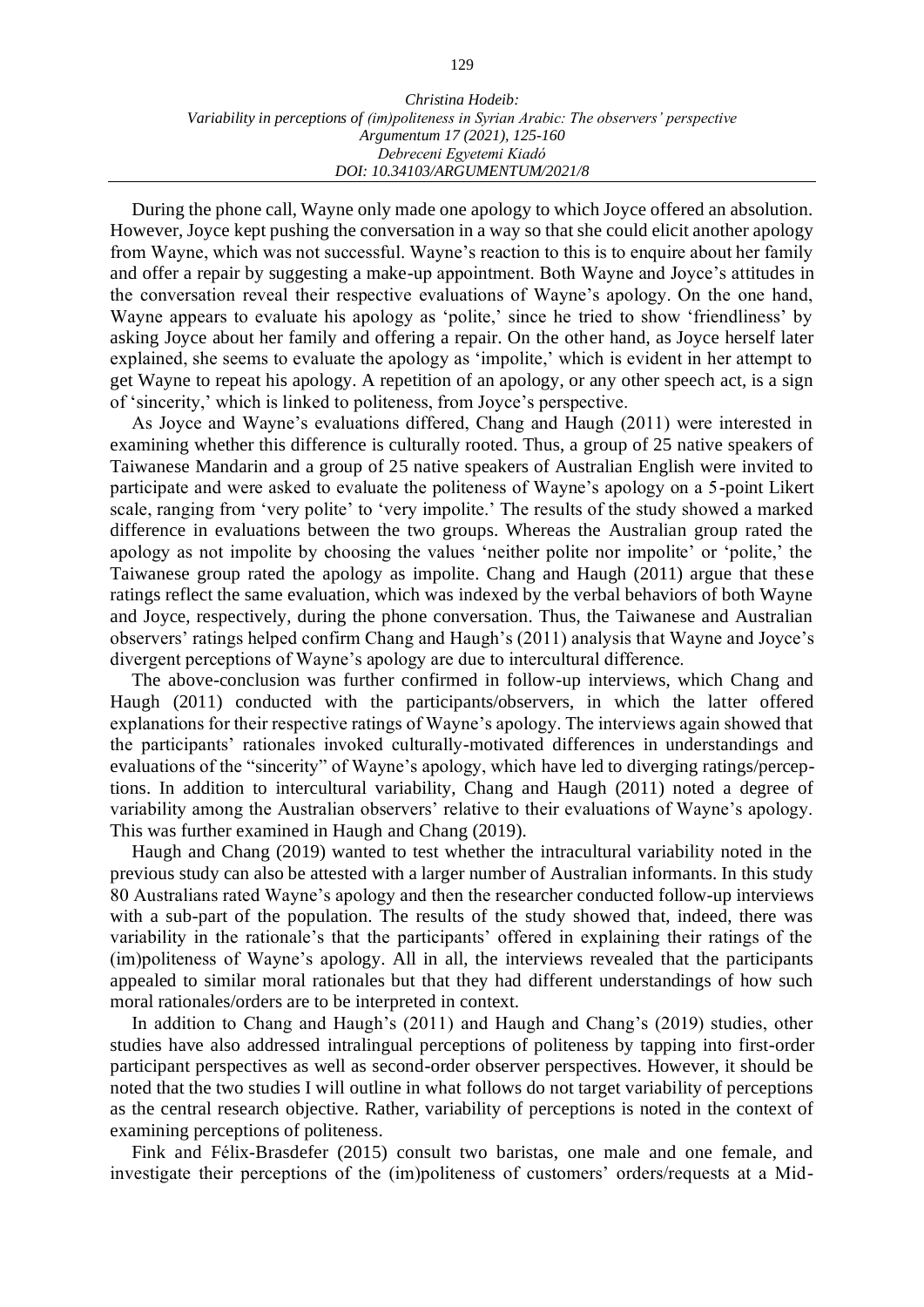western café in the US. They looked into how the form of the request and the presence and/or absence of request internal and external modification influences baristas' perceptions. The two baristas were given a perception questionnaire in order to rate the politeness of 14 recorded requests, and they were asked to comment on their ratings.

The results showed that the request form did have an influence on the baristas' perceptions of its (im)politeness and that internal and external modifications increase the level of politeness of all request forms. Both baristas considered conventional indirect request forms to be the most polite and imperatives to be the most impolite. They also both perceived a request in the form of a suggestion negatively. However, the results also indicated that there was a variability in perceptions between the two baristas regarding some of the other request forms. For example, the female barista found requests put in the form of a possibility questions such as "is it possible to VP?" to be polite, but the male found them either neutral or impolite. Moreover, the baristas disagreed in their perception of "need" and "want" statements. Whereas the female barista rated both as impolite on the grounds that such request forms made the barista feel "inferior," the male participant perceived "want" statements as polite and "need" statements as average requests among customers in that area. It is also interesting to note that the baristas appealed to similar reasons in their explanations of the ratings. They both explained that the completeness and/or the specificity of the order were crucial factors in the way the rated the orders, regardless of request form. In other words, orders that fail to specify certain aspects such as glass size, for instance, were deemed less positively.

Savić's (2018) study examines the perceptions of (im)politeness and (in)appropriateness of emails written in English in lecturer-student correspondence at a Norwegian university. Norwegian professors of English were asked to rate five emails in terms of (im)politeness and (in)appropriateness. The researcher aimed to examine the influence of opening and closing sequences, the content of the emails, and other external contextual factors on the professors' perceptions. The results indicated that the professors tended to agree more on perceptions of politeness and appropriateness and less so on the perceptions of the negative values. The results also showed that opening sequences such as greetings influenced the professors' ratings, whereas closing sequences did not have the same decisive role. Ratings also converged on what qualifies as polite and proper email content in a student-professor dyad.

However, what is most relevant to the present research is that Savić's (2018) refers to a considerable degree of individual variability among the professors in their perceptions of what counts as a polite and appropriate opening sequence. For example, one of the faculty members evaluated "hi" as polite and appropriate, whereas another professor thought that it was "annoying," especially if not followed by the addressee's first name. In addition to this attested variability, the findings reveal that the lecturers had two opposing views about institutional email communications, which indicates their different orientations to student-professor relationships. Such views were invoked in their explanations of their ratings. On the one hand, a group of lecturers thought that institutional emails should be formal and professional, no matter what relationship there is between the student and the professor. On the other hand, another group of lecturers thought that a more informal style of communication reflects a developing relationship between students and lecturers. Having overviewed Kádár and Haugh's (2013) model and showed how it can be useful in teasing out various perspectives, which might account for possible variability in (im)politeness perceptions, I now move on to present the details of the experiment in the next section.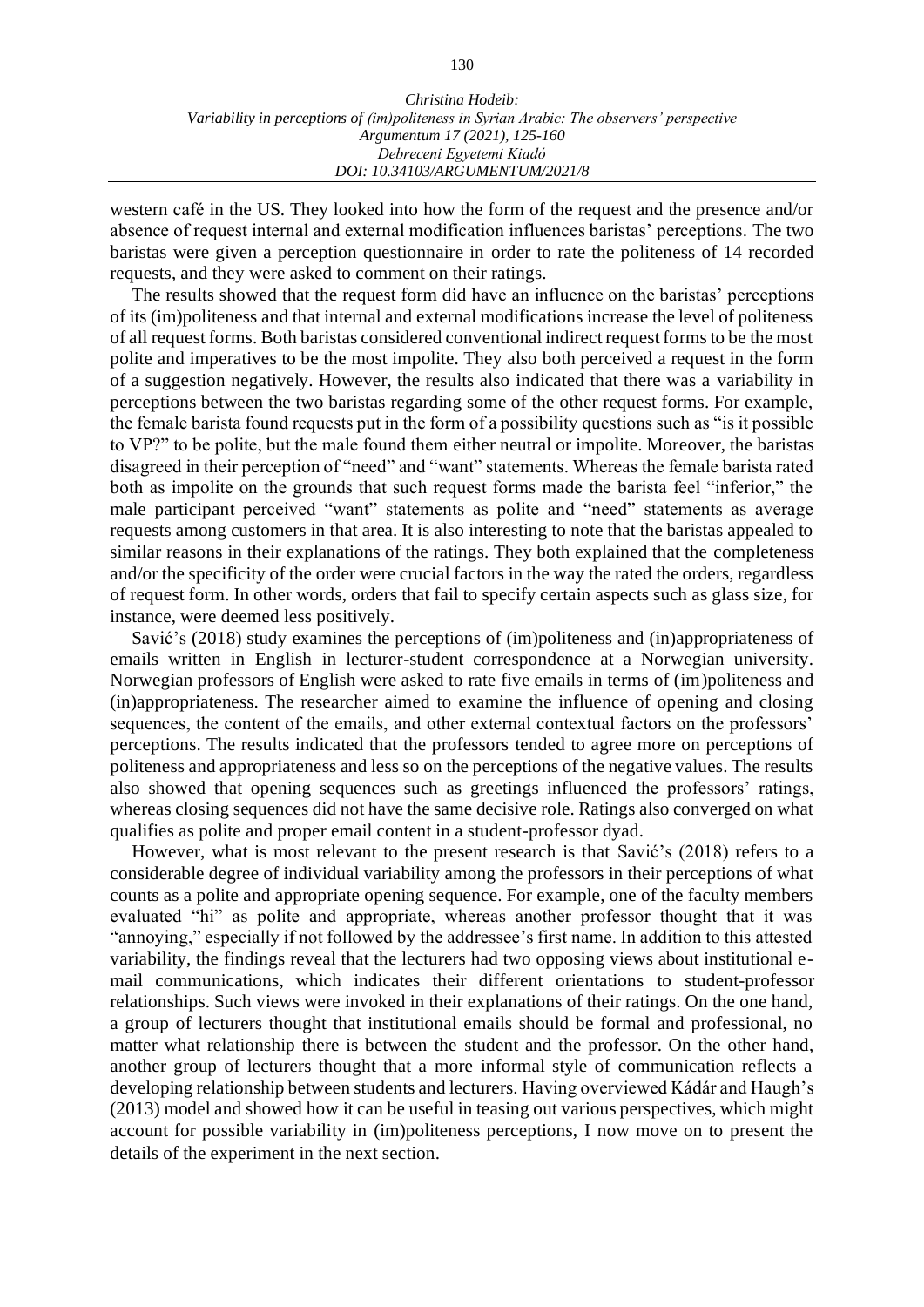### **4 The experiment**

In order to examine perceptions, I used four naturally-occurring apologies, which participants were asked to listen to and evaluate on three 5-point Likert scales. In the following sub-sections, I will present the details of the recordings and the design of the online survey, which was used to collect the data. I also outline the procedures for obtaining the data and the participants.

## *4.1 The apologies*

Perceptual studies have often relied on "artificial contextual cues" (Baxter 2015: 190). This poses a problem in studying perceptions of politeness in that, without a naturally-occurring context and contextual factors, perceptions may not show any variability. In order to avoid this problem, following Chang and Haugh (2011) and Haugh and Chang (2019), I have used four naturally-occurring recordings, each containing an apology. The four apologies were voice messages sent or received by my friends on two chat platforms: WhatsApp and Facebook Messenger. I obtained and used those recordings with the permission of my friends and the people involved in the recordings. As each of the apologies was issued in a friend/friend context, social distance and social status are fixed. However, the severity of the offense, which is one of the targeted contextual variables, was left for the participants to assess on a Likert scale.

In the first recording, the apology was issued from a female speaker to a group of male and female friends on Messenger. The group had agreed to go on a trip and bought tickets. One week before the planned trip, the apologizer decides not to go and tries to sell the ticket to someone that the group members do not know. She apologizes for the inconvenience and explains the situation. In the second recording, the apology is related to money-issues. The speakers are one female and one male, who are friends. The male friend asks whether the female friend's family can lend money to his friend's family in Syria. The person who wants to borrow the money is not a mutual friend and the one who is asked to lend the money does not know the borrower either. The friend who was asked, having proposed her aunt could help, replies to her friend and apologizes for not being able to help.

The third recording involves two male friends. The occasion is that one of them had recently graduated and sent the voice message as an invitation to the other to attend his graduation ceremony. The inviter and invitee live in different cities in Hungary, so the invitation was rejected, accompanied by an apology. In the fourth and final recording, the occasion of the apology, between two female friends, is a very late response to a voice message. When one sends the other a voice message, the other one unwittingly views the messages but neither listens to them nor replies. A couple of days later, she realizes that she had not responded, and she apologizes for that.

Whereas in Chang and Haugh (2011) and Haugh and Chang (2019) the researchers used one recorded phone conversation with rich contextual details, the recordings in this study only contain the apology itself, with no prior talk to set the background of the offense/context for the apology. However, I have made sure to include a detailed description of the context, the speakers, and the offense for which the apology is made in order to provide the participants with enough contextual information to base their ratings of the scales on, as I will show in the details of the online survey in the next section.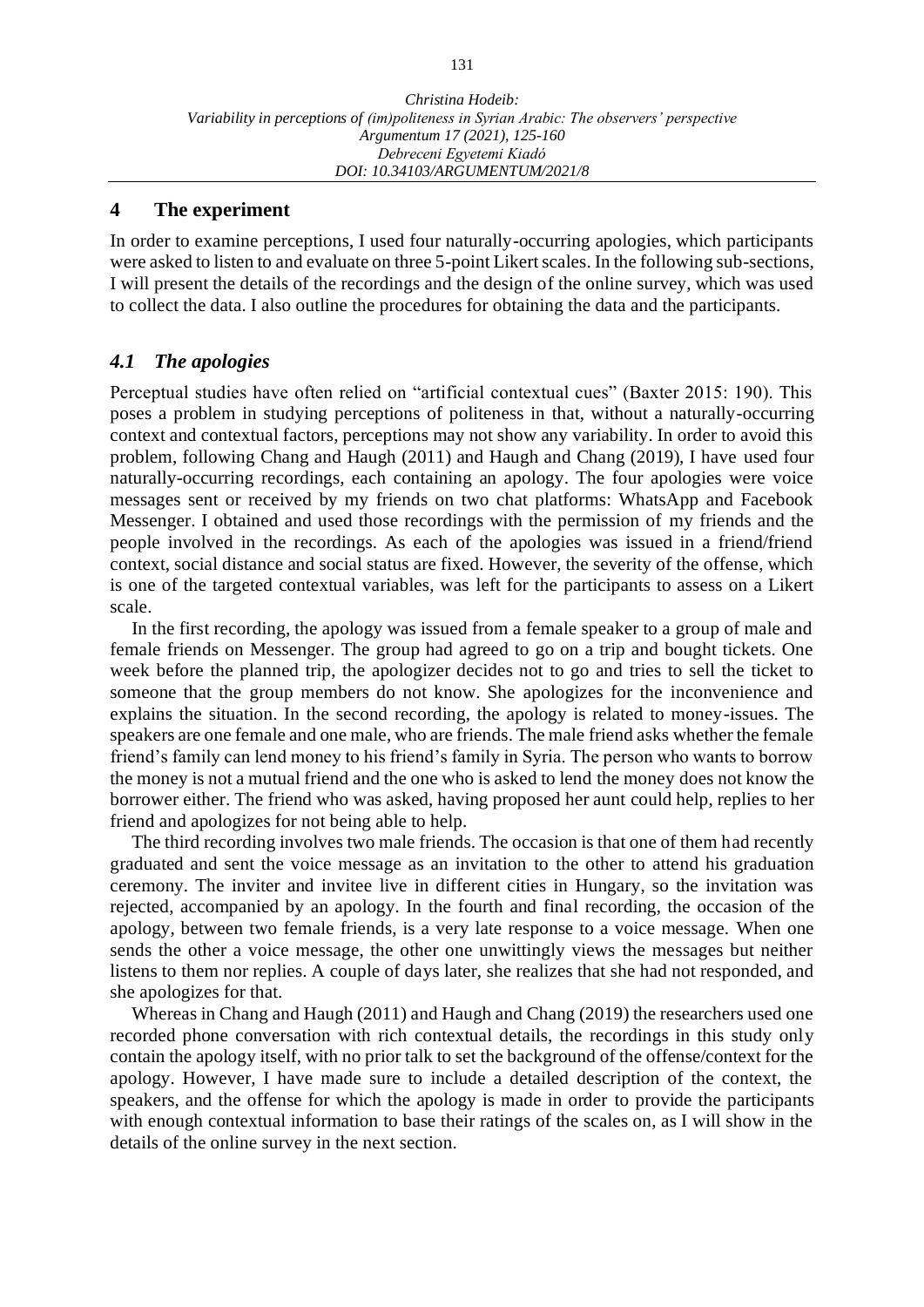# *4.2 The survey*

In order to collect the data for the experiment, I designed an online survey using Google Forms (see Appendix A for the original version of the form and Appendix B for the English translation). In the first section of the survey the participants are asked to convey information about their age, gender, the degree they were pursuing at the time they participated, and the university at which they are studying. In the second section, the participants are provided with a brief description of the design of the survey, which is divided into four sections, each devoted to the assessment of one apology recording. In the individual sections, the participants are given a detailed description of the context of each apology and the relationship between the speakers, and then they are asked to listen to the apology by clicking on a Google Drive link, which contains the audio recorded apology. As I have mentioned, I use a 5-point Likert scale, ranging from 1 (very impolite) to 5 (very polite), to examine the participants' perceptions of the (im)politeness of the apologies. In addition to this scale, the participants are asked to assess the severity of the offense in each situation on a 5-point Liker scale that ranges from 1 (very offensive) to 5 (very mild). The participants are also asked to assess the sincerity of each apology by choosing a value on a third 5-point Likert scale, ranging from 1 (very insincere) to 5 (very sincere). At the end of the survey, the participants are asked to indicate whether they are interested in doing follow-up interviews.

# *4.3 The procedures*

Before administering the survey to the main participants, I did a mini-pilot study with two male and two female MA students at the University of Debrecen in Hungary. The aim of the minipilot was to make sure that the participants understood the tasks well and that they did not encounter any technical problems. For the main study, I posted the survey online to two Facebook groups; the members of one group are Syrian students in Hungary, and the members of the other group are Syrian teaching assistants, studying in different countries around the world, including Syria. I gave the participants a short explanation of the aims of the experiment and assured them that their responses are anonymous and would be used for research purposes only. Furthermore, they were told that they could opt out of participation at any point. In order to test the reliability and the internal consistency of the survey, Cronbach's alpha was run on the four apology situations (see Appendix D). <sup>1</sup> The values for the four situations ranged from 0.63 to 0.86, indicating the reliability of some items and the high reliability of other items in the instrument.

# *4.4 The participants*

The participants are 77 Syrian students in different universities around the world, including universities in Syria, Hungary, the Czech Republic, India, Russia, and China. The participants' ages ranged between 22 and 35. There are 50 female participants (64.9%) and 27 male participants (35.1%). 31 of the participants are MA students, 25 are doctoral students, and the rest are BA students.

<sup>1</sup> Special thanks go to my friend, Allam Yousuf, PhD in Business and Management, for doing the statistical analyses on SPSS.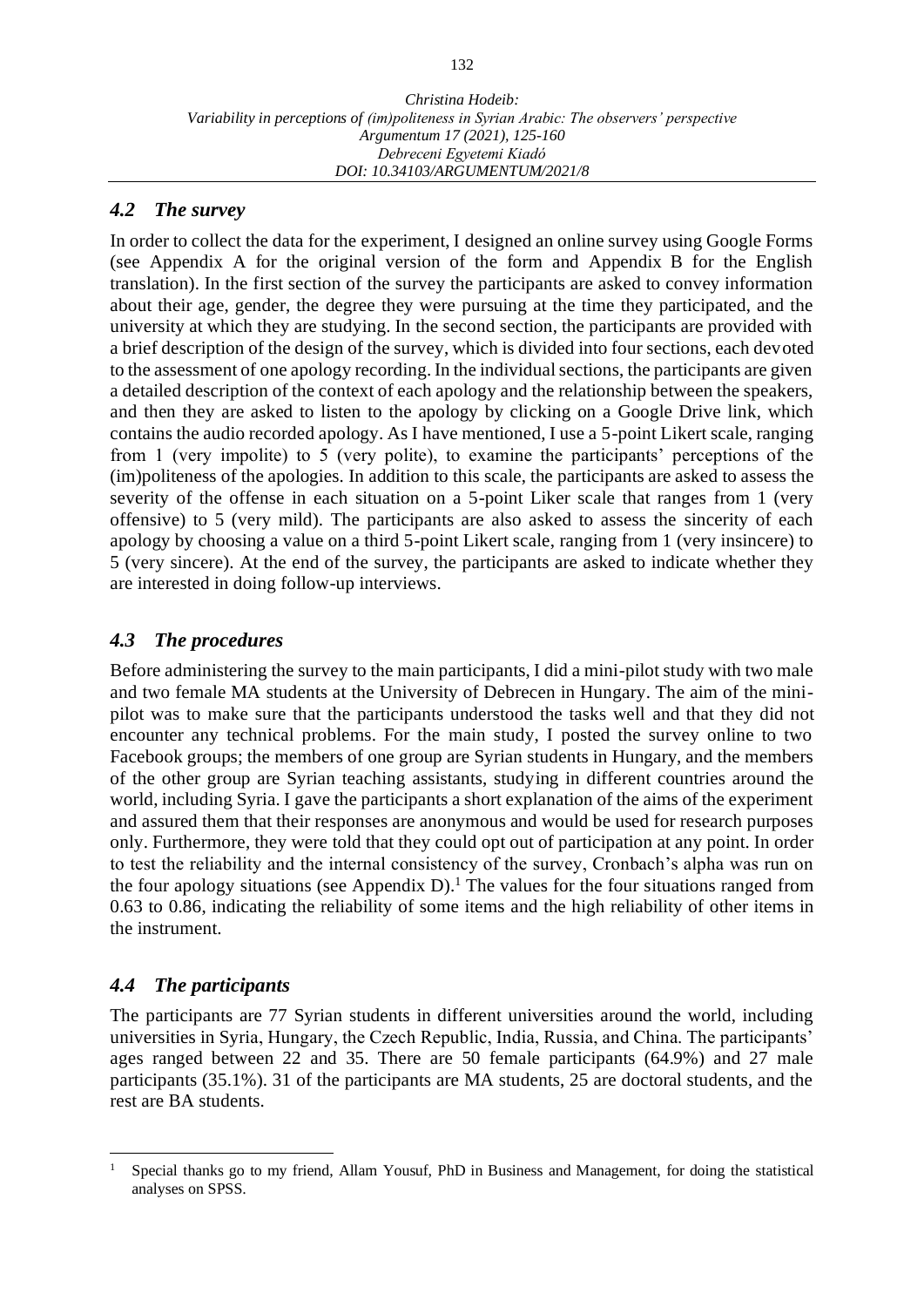## **5 Data analysis**

In this section, I present the results of the statistical data analysis of the four naturally-occurring apologies. In each of the following sub-sections, I start by analyzing the apologies that the participants rated and categorizing the apology strategies used following Blum-Kulka et al. (1989) (see Appendix C). Then, I outline the participants' ratings, and the results of the correlation tests that were conducted to test the hypotheses. A note about the dataset is in order. Except for one apology, all the apologies in this study are not the primary speech act in the context in which they were used. Roughly speaking, apologies are divided into primary and subordinate speech acts (Robinson 2004; Davies et al. 2007). In a similar vein, Deutschmann (2003) maintains that apologies may appear in the vicinity of other speech acts, such as requests and refusals, and their function is influenced by their sequential position as anticipatory or retrospective apologies (also see Robinson (2004) for a detailed exploration of the sequential organization and functions of primary and subordinate apologies). What is important for the present research is that the status of apologies as primary or subordinate speech acts does not discredit their status as apologies proper, which is the position expounded by the abovementioned studies. As the main aim of this paper is to analyze perceptions of (im)politeness in apologies, generally, the choice of the recordings was based on the availability of naturallyoccurring data and the presence of explicit IFIDs, taken as evidence that the speech act is indeed an apology, notwithstanding performing different pragmatic functions.

## *5.1 Apology one*

The offense, as explained earlier, concerns a friend who is unable to join the group on a trip at the last moment. Thus, the primary speech act in this recording is not the apology but a backing out of a promise or previous agreement. Deutschmann (2003: 70) argues that apologies of this sort address offenses he categorizes as "breaches of expectations." He further notes that some of these apologies are made prior to the offense taking place, which is the case in Apology One as well. Apologies of this type were also noted by Robinson (2004: 296–298) as being subordinate to another action. Seen in this light, the function of the apology is to address a possible offense, backing out of an agreement, and to do so before the potentially offensive act has actually occurred is more polite, according to Davies et al (2007: 47). The apology goes as follows:<sup>2</sup>

القصة بدا تصير لبكة مشان تجديد جواز السفر بعدين.. بحكيلكن بعدين.. ففضلت إنو.. قالولي أهلي إنو بعتيه خلص.. بحكيلكن بعدين إنو هيك شوي أموري مكركبة هالفترة عنجد بعتذر ما كنت متوقعة هيك يصير أبدا. كل األمور صارت عكس توقعاتي. أنا كتير كنت حابة كون معكون... أنا اليوم الضهر شافتني رفيقتي في احتمال تاخد التيكت مني. إذا ما قدرت, إذا ما اشترتا بركي بخبركن إذا بتخبروا حدا من رفقاتكن. عنجد أنا كتير آسفة وبعرف إنو الفصل ناقص وما حلو يعني بس إنو هيك صار شو بدي أعمل.

I'm gonna have a lot of trouble with getting my passport renewed later… I'll tell you the details later… I preferred to… my parents told me to just send it… I'll tell you about it later. I've been a bit confused. I do apologize. I wasn't expecting this to happen at all. I

<sup>&</sup>lt;sup>2</sup> Prior to issuing the apology in a voice message, the apologizer had sent a text message to the group informing them that she decided not to join them after giving the issue some thought. Hence, the beginning of the recording does count as an account proper, not as an explicit withdrawal from the agreement, which had already been established in writing.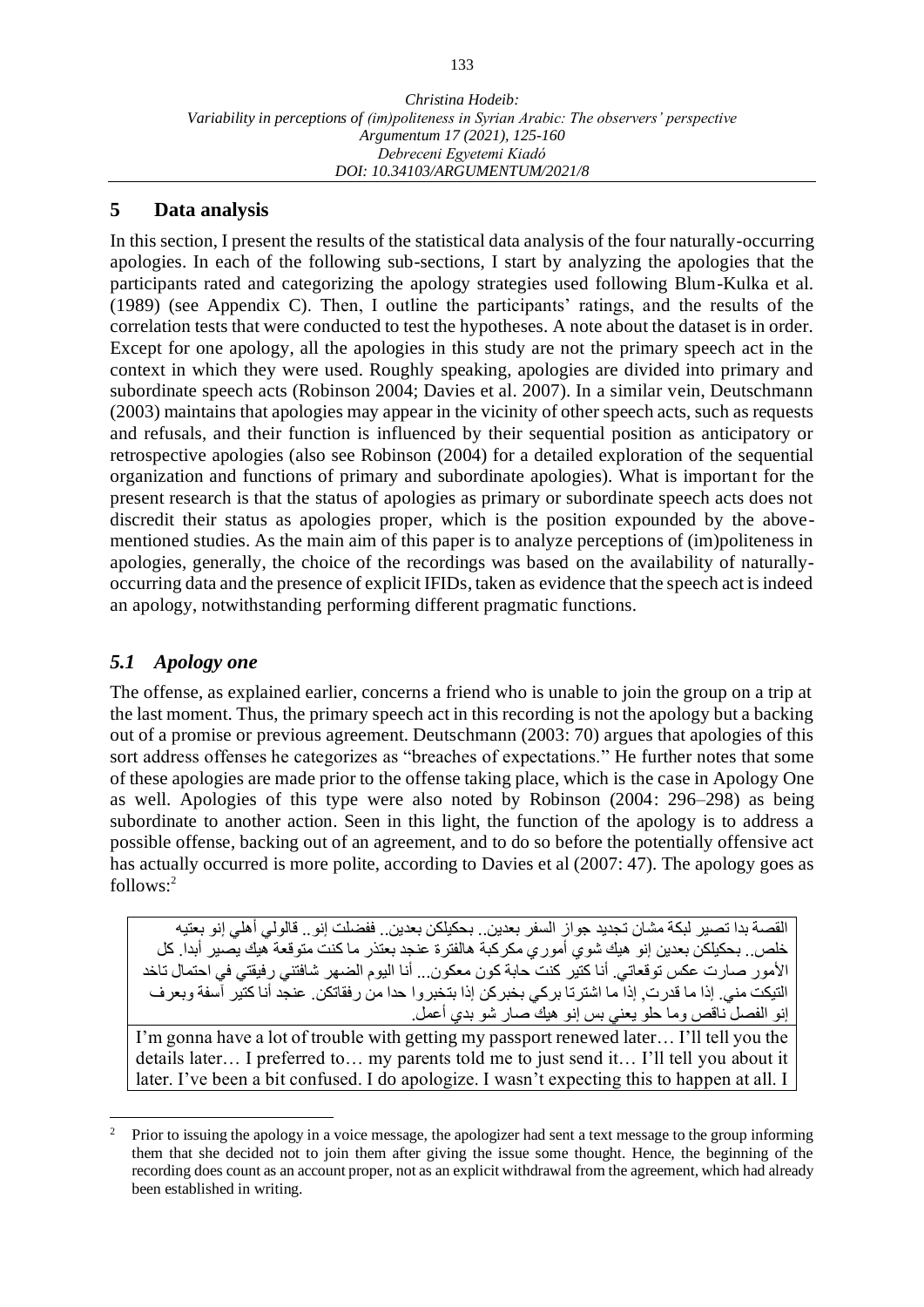really wanted to be with you guys. Anyway, today at noon, I met a friend of mine, and she might use my ticket. If she doesn't, if she doesn't buy it, I'll perhaps tell you and you might offer it to your friends. I'm really so sorry, and I know that's awful, but that's what happened. There's nothing I can do.

The recording starts with an account of the situation in which the speaker explains that she cannot go on the trip because of issues related to her passport in that she does not want to take the risk of travelling with an almost expired passport. This is combined with multiple reassurances, which might also be interpreted as deferrals, that she would explain the issue in more detail later. After the account, she offers an intensified IFID 'I do apologize,' followed by an expression of lack of intent. The function of this strategy is to shift responsibility from herself to external circumstances, ultimately, dissociating herself from the offense and invoking the group's understanding. Then, her insistence that 'she wanted to be with them,' is an expression of concern to further intensify the apology. The recording ends with another instance of an intensified IFID 'I'm really so sorry,' an expression of embarrassment 'I know that's awful,' and, finally, ascribing the offense to external circumstances/expressing lack of intent. However, it should be noted that the expressions of apology are interrupted by the speaker's announcement that there might be another person who would join them. This is then hedged by what appears to be an indirect request for the group to find someone who can travel with them and, so, buy her ticket, in case she did not manage to sell the ticket to her own friend.

As is already established, the participants' perceptions are elicited in relation to three aspects of the apology; (im)politeness, the severity of the offense, and the (in)sincerity of the apology. The participants' perceptions of (im)politeness are presented in Figure 1 below.



*Figure 1. Perceptions of (im)politeness in Apology One*

Figure 1 shows that despite the fact that 32.5% rated the apology as 'neither polite or impolite,' the participants overall seem to perceive the apology as 'polite,' (35.1%) and 'very polite,' (14.3%). Thus, combined, 49.4% of the participants rated the apology as '(very) polite, as opposed to 18.2%, who rated it as '(very) (im)polite.<sup>3</sup>

As for the participants' perceptions of the severity of the offense, Table 1 below, which also presents the ratings of (in)sincerity, shows a similar trend. Generally, the assessments, which mostly oscillated between 'neither severe nor mild' and 'mild,' indicate that the participants

<sup>&</sup>lt;sup>3</sup> Following Haugh and Chang's (2019) methodology, and based on observations made by Eelen (2001), I do not report mean and standard deviation values.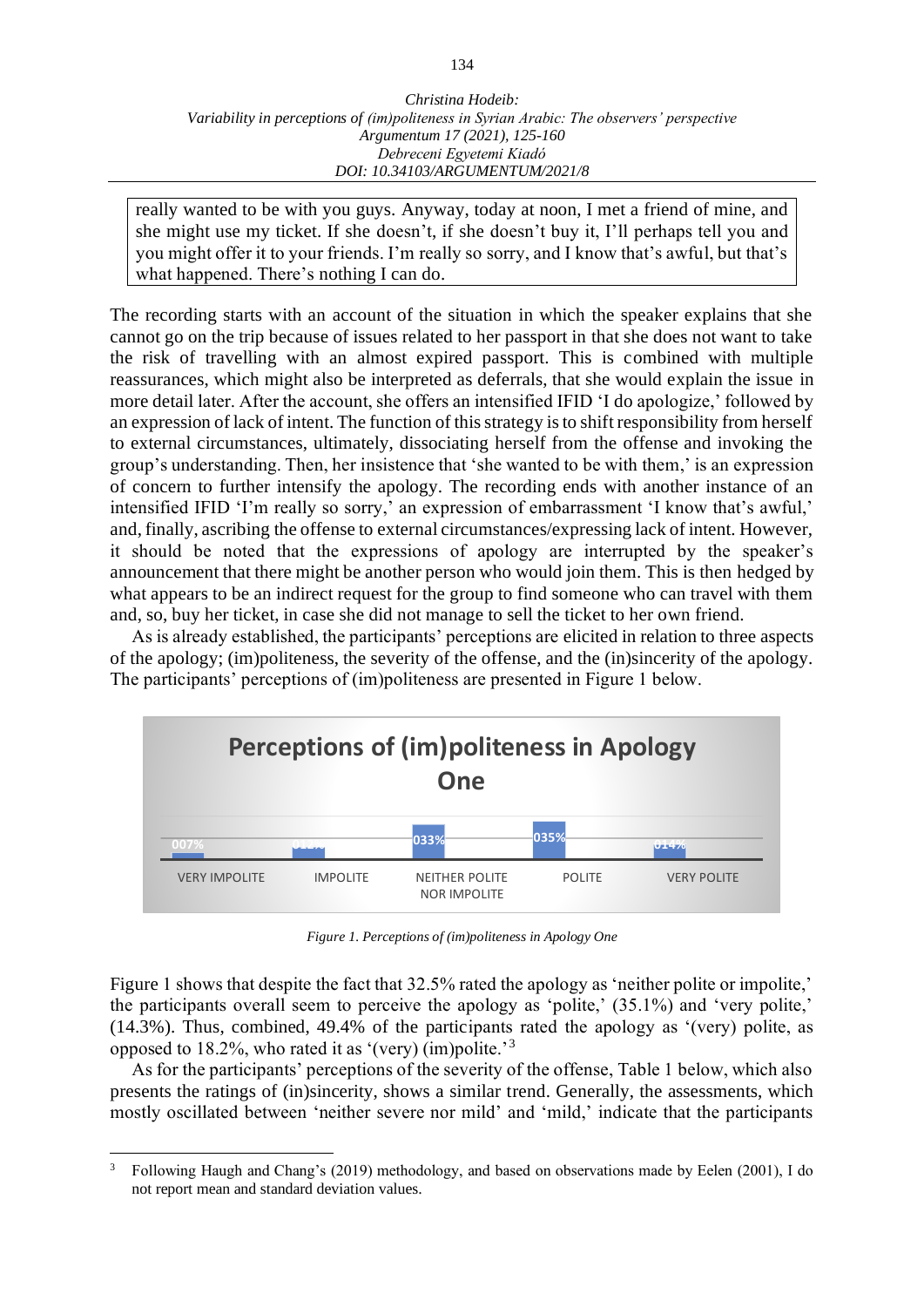evaluate the situation as 'mild.' More precisely, 37.7% chose 'mild,' 33.8% chose 'neither sever nor mild,' and, as can be seen, a nearly equal percentage of the participants rated the severity of the offense as severe (14.3%) and very mild (13%). Only one participant rated the offense as very severe (1.3%). Thus, combined, half of the participants perceived the offense as '(very) mild.' Finally, the results of the participants' perceptions of the (in)sincerity of the apology point out that the majority of the participants (40.3%) rated the apology as 'neither sincere nor insincere,' revealing lack of precision on the part of the participants, which is further confirmed by the fact that 22.1% rated the apology 'insincere' and 'sincere,' respectively for each.

| <b>Scales</b>   |      |       | ີ     |       |      |
|-----------------|------|-------|-------|-------|------|
| <b>Severity</b> | 1.3% | 14.3% | 33.8% | 37.7% | 13%  |
| (In)sincerity   | 9.1% | 22.1% | 40.3% | 22.1% | 6.5% |

|  |  | Table 1. Perceptions of severity and (in)sincerity in Apology One |
|--|--|-------------------------------------------------------------------|
|  |  |                                                                   |

Spearman correlation test (Appendix E) was run in order to examine whether there is a correlation between the severity of the offense and the perceived (in)sincerity of the apology (hypothesis (a)). The results do not support the hypothesis, as there is no correlation between the two factors. However, the test shows that there is a correlation at 0.05 between the perceived (in)sincerity of the apology and its perceived (im)politeness, supporting hypothesis (b).

## *5.2 Apology two*

In this recording, the apology concerns failure to lend money to the addressee's friend. It is important to take two things into consideration with regards to this apology, which may have influenced the participants' perceptions. First, it is a money-related context, and requesting money is considered a high imposition. Moreover, in addition to being a request about money, the request involves a stranger, even if he is a friend of a friend. Second, the apologizer is not apologizing for an offense that was brought about by herself. Rather, she is apologizing on behalf of her father and then her aunt, which may have caused her to issue a "less passionate" apology.

Similar to Apology one, this apology can also be analyzed as subordinate to the speech act of non-compliance with a request, which again has been reported in Deutschmann (2003). As will be seen, the apology only implicitly embodies the speaker's refusal to comply with the request as the IFID does not specify the offense being apologized for. This may be because the speakers are both aware of the context of the apology, and, thus, there is no need for an explicit mentioning of the offense. As for the function of the apology, using classical terminology, it seems to be used as a way to lessen the face-threatening caliber of the refusal (Brown & Levinson 1987). The apology goes as follows:

هلأ حكيت أهلي.. البابا مانو عم يطلع. حكيت خالتي بعدين وبدا تعتذر منك وأنا بعتذر منك لأنو هيي عندا شبين واحد بجامعة خاصة وواحد بلبنان فمانا مستفضاية كتير عليون بس هلأ قريت رسالتك. هلأ بسألا إذا جوزا في إلو معارف هنيكي أو حسب شغلو لشوف إذا إلو حدا بطرطوس نفسا المحافظة. هلأ هوي قلتلي وين الشب بالدريكيش؟ بشفلك أنا شو الموضوع وبردلك خبر.

I just talked to my parents… Dad is not going there (to another city). I also spoke with my aunt later. She apologizes to you and I apologize too. It's because she has two sons;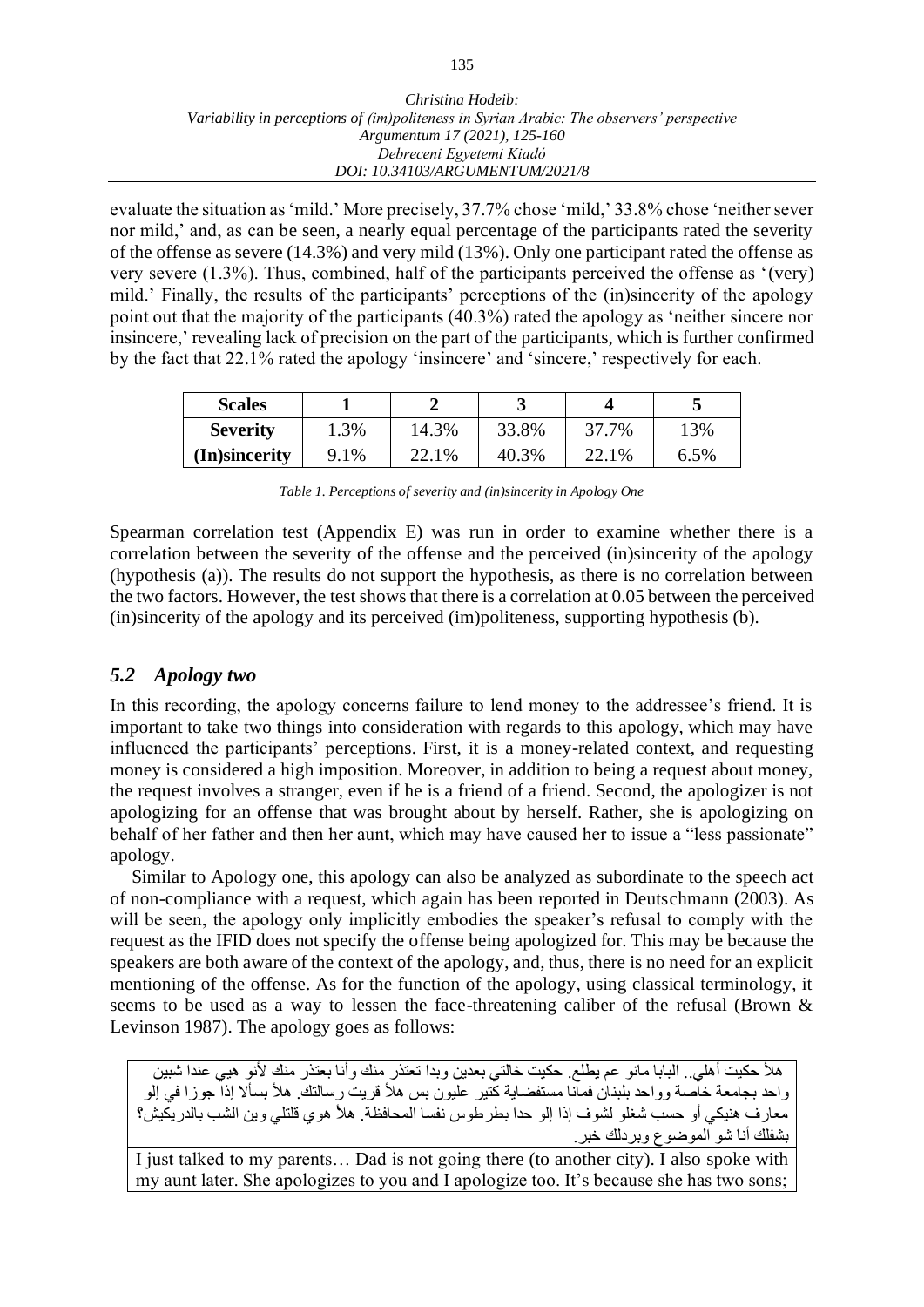one is in a private university and the other is in Lebanon, so money's tight, but I just read your message. I'll ask her if her husband has people there… depends on his job. I'll see whether he knows people in Tartus, the governorate. Where did you say the guy lives, Draykish? I'll see what I can do and let you know.

The speaker first gives an account of why her father cannot help, and then reports her aunt's IFID 'she apologizes,' followed by her own IFID 'I apologize too.' She, then, gives another account, concerning her aunt's inability to lend the sum to his friend. Finally, the speaker resorts to an offer of repair/compensation by explaining that she will try to find other ways to sort things out. In Figure 2 below, I present the distribution of the participants' perceptions of (im)politeness in this apology.



*Figure 2. Perceptions of (im)politeness in Apology Two*

As can be seen, most of the participants rated the apology as either 'polite' (31.2%), 'neither polite nor impolite' (29.9%), or 'very polite' (27.3). 9.2% of the participants rated the apology as 'impolite,' and only 2.6% as 'very impolite.' Thus, again, there does not seem to be a lot of variability in perceptions for this apology, similarly to Apology One. Also, in terms of the severity of the offense, only a number of participants, making up 9.1% of the overall ratings, evaluated the offense as 'very severe' and 'severe.' On the other hand, just under half of the participants (49.4%) rated it as 'very mild.' An equal percentage of participants rated the offense as 'mild' and 'neither severe nor mild' (20.8%). As for the scale of (in)sincerity, ratings also converge on a perception of 'sincere' (45.5%) and 'very sincere' (23.4%). The results are presented in Table 2 below.

| <b>Scales</b>   |      |      |       |       |       |
|-----------------|------|------|-------|-------|-------|
| <b>Severity</b> | 1.3% | 7.8% | 20.8% | 20.8% | 49.4% |
| (In)sincerity   | 5.2% | 1.4% | 15.6% | 45.5% | 23.4% |

*Table 2. Perceptions of severity and (in)sincerity in Apology Two*

The results of Spearman correlation test lend support to both hypotheses (a) and (b); there is a statistically significant correlation between the severity of the offense and the (in)sincerity of the apology ( $p < 0.01$ ). The correlation between the (in)sincerity of the apology and its perceived politeness is also statistically significant ( $p < 0.01$ ).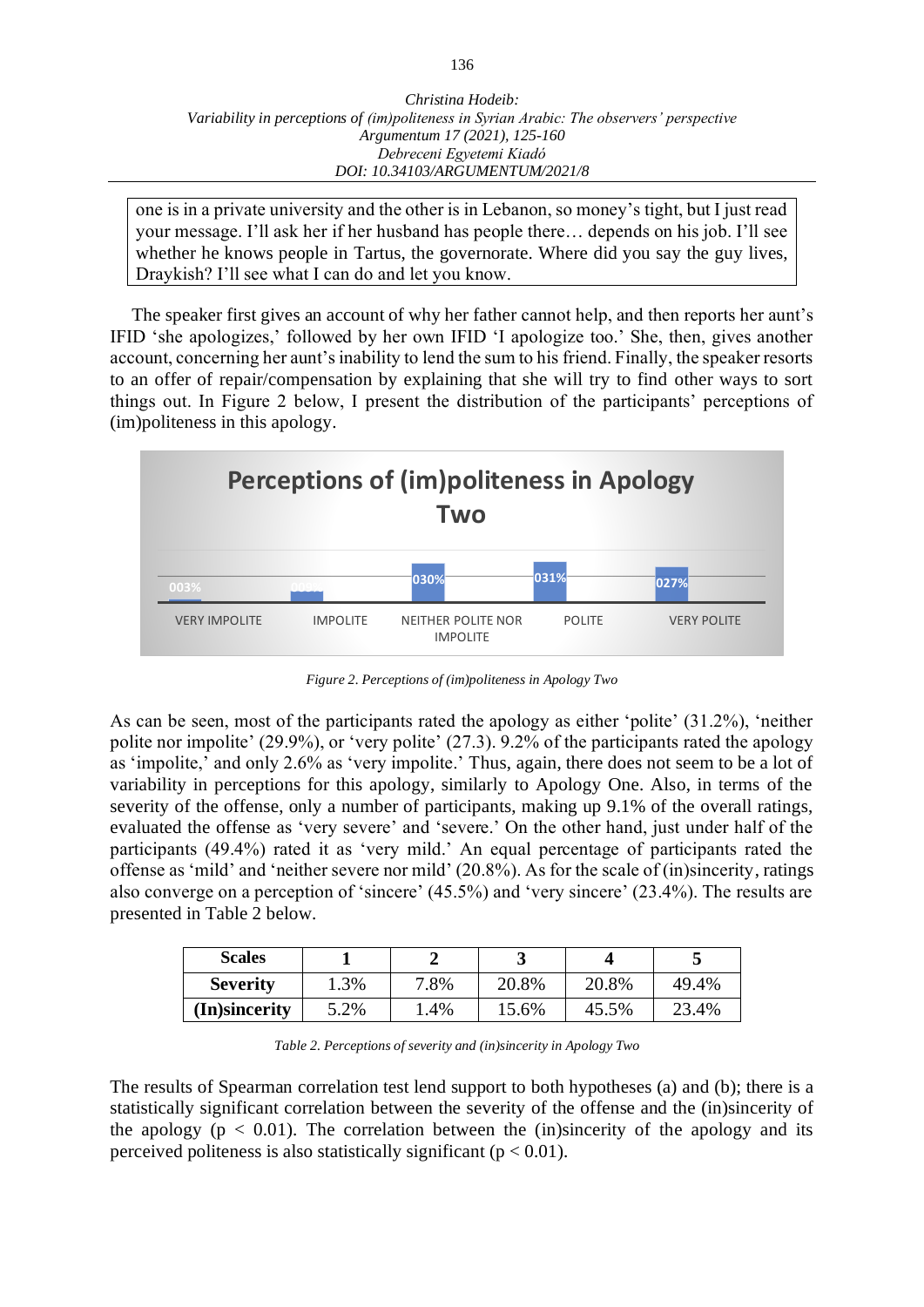# *5.3 Apology three*

The occasion for the apology in this recording is that the speaker declines an invitation to attend the graduation ceremony of the addressee, which involves going to another city. Robinson (2004) analyzes this type of apology as embodying a potential offense, which is the speech act of declining the invitation. The apology is subordinate to the declination speech act and prefaces it, so it is "not an apology to be responded to in its own right" (ibid: 298). This analysis can also be found in an earlier work by Beebe et al. (1990), who focus on transfer effects in the production of refusals by Japanese learners of English. Beebe et al. (1990: 57) point out that refusals consist of a sequence of semantic formulae in which the refusal may be preceded by an expression of regret, an IFID such as "I'm sorry," or "I apologize." Their dataset shows that their informants tended to integrate apologies in the refusal sequence, citing invitations as one exemplary speech act. Furthermore, other semantic formulae included thanking the inviter, expressing positive feelings as "I'd love to...," and suggesting alternative, future plans with the addressee. These elements can be found in the situation used in this study, where a refusal is preceded by an apology. The speaker says the following:

حبيب القلب والله عراسي ما تآخزني حبيبي الله يعطيك ألف عافية. حبيبي والله العظيم أنا ما... يعني ما فاضي والله و إال كنت بتشرف. على كل حال. خليني أنا كنت بدي بس رد عليك المسا. خليني احكي مع أبو الميس شوف شو الوضع عندو. إذا أبو الميس بيقدر يجي يعني منطلعلنا هيك رحلة قصيرة منباركلك فيا ومنرجع بس خليني شوف شو وضعو أبو الميس.

Thanks dear, I appreciate it! Pardon me, but I swear to God I… I'm busy. Otherwise, I would be honored (to attend). Anyway, let me just… I've been meaning to respond to you in the evening. Let me just speak to Abu Elmees and see what he has in mind. If Abu Elmees can make it, maybe we can make a short trip to congratulate you and then go back. Let me just check with Abu Elmees.

The refusal starts with the expression of apology, *ma: t?a:xezne* or literally 'do not blame me,' which has been reported in Hodeib (2019: 694) as an example of Syrian Arabic-specific apologetic expression on a par with other IFIDs. The expression functions as the speaker's informing the addressee of his regret for not being able to accept the invitation. At the same time, the speaker explicitly appeals to the addressee's understanding of his situation of being busy by not holding this act of refusal against him personally. Then, the refusal proper is interspersed with the speaker's use of endearment terms and invoking God's name to strengthen his account of being busy. This account is counterbalanced by an appeal to the addressee's positive face, or an expression of positive feelings, that it would be an honor for the speaker to attend the ceremony. Then the speaker attempts to hedge the refusal by making a contingent promise to attend the ceremony as an alternative to a straightforward refusal.

The results of the participants' perceptions of (im)politeness in this recording, unlike the first two apologies, show clear variability. In Figure 3 below, it can be seen that there is a nearequal distribution of ratings, from 'impolite' through to 'very polite.' On closer examination, the perceptions are mostly divided between 'impolite' with 19.5% of the participants choosing it, and 'polite' with 22.1% of the overall ratings.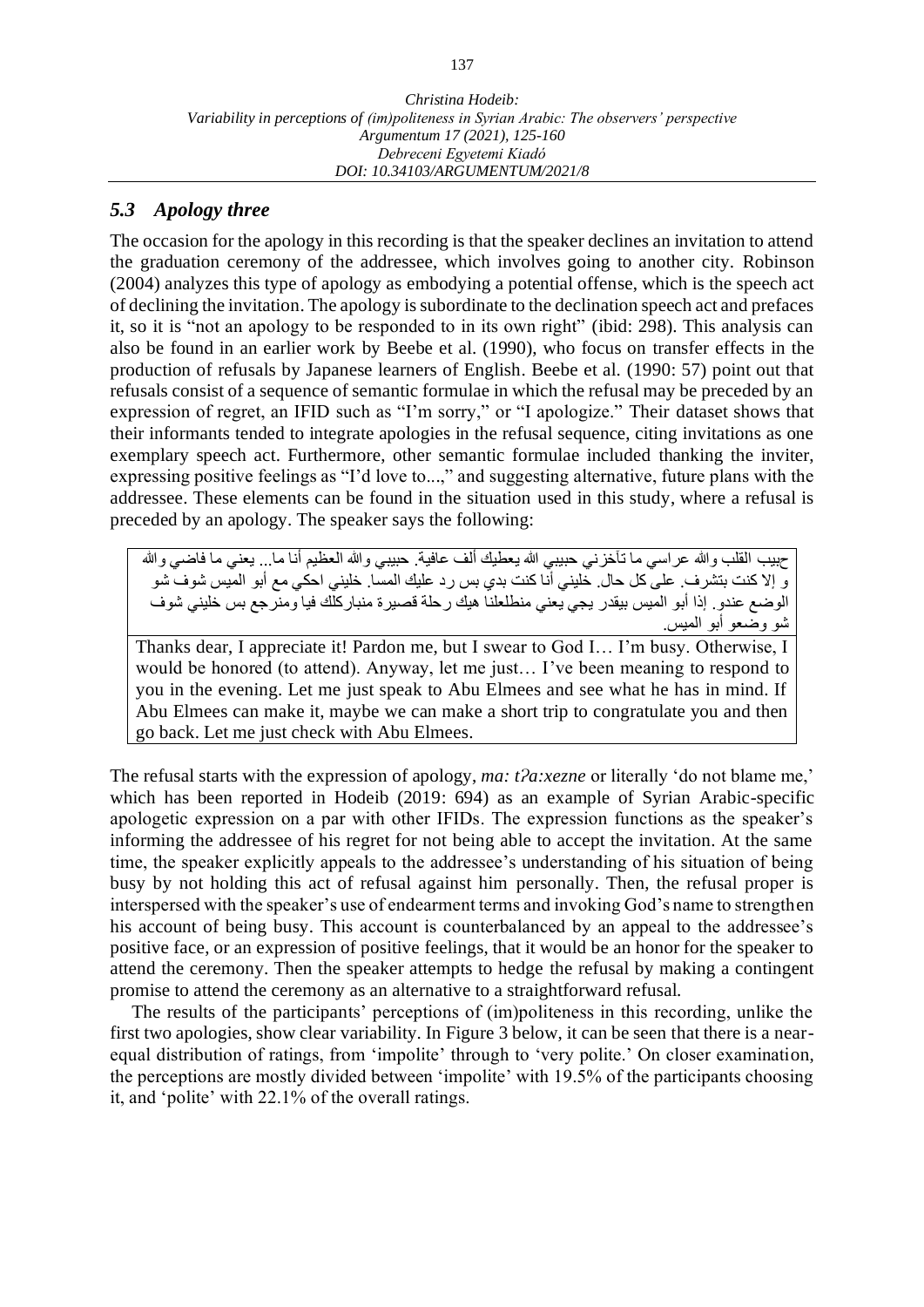

*Figure 3. Perceptions of (im)politeness in Apology Three*

On the scale of severity, as shown in Table 3, it can also be seen that the participants' ratings vary between 'neither severe nor mild' (24.7%) and 'very mild' (28.6%). 25% of the participants rated the severity as 'mild,' and a total of 20.8% of the participants perceived the offense as 'very severe' and 'severe.' In addition to variability of (im)politeness and severity perceptions, the ratings on the scale of (in)sincerity show the most variability; most of the ratings verge towards the negative end of the scale. 20.8% of the participants rated the apology as 'very insincere,' 22.1% rated it as 'insincere,' and most ratings went for the middle value (24.7%). 18.2% of the participants perceived the apology to be 'sincere,' and lastly 14.3% of the participants chose 'very sincere.'

| <b>Scales</b>   |       |       |       |       |       |
|-----------------|-------|-------|-------|-------|-------|
| <b>Severity</b> | 7.8%  | 13%   | 24.7% | 26%   | 28.6% |
| (In)sincerity   | 20.8% | 22.1% | 24.7% | 18.2% | 14.3% |

*Table 3. Perceptions of severity and (in)sincerity in Apology Three*

The ratings point to variability of perceptions on the three scales, which invites the question of whether variability on one scale is linked to variability on the other. As for the correlation test, the results show that there is a statistically significant correlation ( $p < 0.01$ ) between the perceived severity of the offense and perceptions of (in)sincerity. Thus, hypothesis (a) is supported. Hypothesis (b) is also supported, as the test shows a statistically significant positive correlation between the perceived (in)sincerity of the apology and its perceived (im)politeness  $(p < 0.01)$ .

# *5.4 Apology four*

In the last apology recording, the apology is the primary speech act, issued by the speaker for having forgotten to respond to the addressee's voice message for a long time. She gives the following, rather lengthy apology, which is prefaced by conventional greetings:

يسعدلي صباحك كيفك حبوب شو أخبارك؟ لك أنا آسفة كتير كتير كتير كتير بتعرفي هأل عم افتح بدي اكتبلك إنو بدي اطمن عنك وال شفت التسجيالت ما بعرف إيمتى فاتحتن وال بعرف ليش ماني رادة عليون عنجد ما بعرف أبدا حتى والني منتبهة عليون. اطلعت هيك العمى من خمس تيام فأنا آسفة كتير كتير شكلي فاتحتون أنا يعني أنا وعم بعمل شي أو حدا عم يحكيني ونسيانة ارجع اسمعون أو شي. كيفك طمنيني عنك أمورك كال تمام؟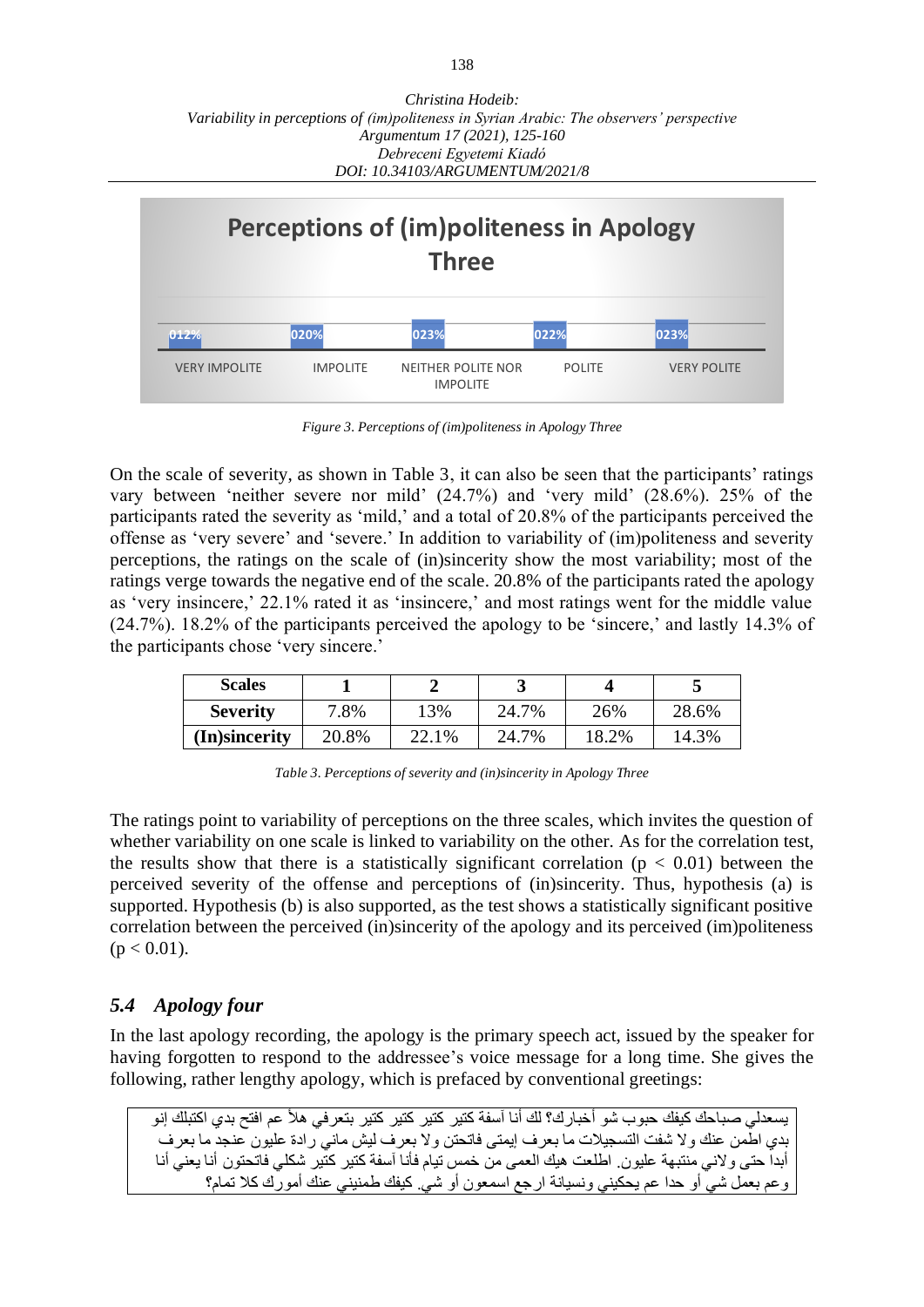Good morning, sweetie, what's up? I'm so, so, so, so sorry. You know, I was going to text you, and just now I saw the voice messages. I don't know when I received them or why I didn't reply. I really don't know… I wasn't even aware they were there. I just saw them, and I was like wow! Five days… so, I'm so very sorry. It looks like I viewed them while doing something else, or talking to someone else, and I have forgotten to listen to them, or something. How are you? everything's okay?

The apology is composed of three main strategies, two of which are repeated throughout the recording. The speaker first uses the IFID 'I'm sorry,' intensified by four repetitions of the adverb 'so.' This is followed by an account of the offense, prefaced by an appeal to understanding 'you know,' which involves speaker-internal justifications ascribing the offense to lack of awareness. Then the speaker repeats the IFID 'I'm so, so sorry,' and offers another explanation of the offense, based on forgetfulness and getting caught up in another business. The speaker concludes the apology by checking on the addressee.

The participants' perceptions of the three targeted aspects of the apology are characterized by a general preference for the positive end of the scale(s). As far as the perceptions of (im)politeness are concerned, as presented in Figure 4, 50% of the participants perceive the apology as 'very polite.' On the other hand, only 10% rated the apology as 'very impolite' and 'impolite,' and 13% chose 'neither polite nor impolite.' This indicates the participants' general agreement that the apology is '(very) polite.'



*Figure 4. Perceptions of (im)politeness in Apology Four*

In addition to agreement on the politeness of the apology, the participants' ratings of the severity of the offense reveal that they also seem to perceive the situation as rather mild. Only 3.9% rated the offense as 'very severe,' as opposed to 31.2%, who rated it as 'very mild.' Moreover, 24.7% and 26% rated the situation as 'neither severe nor mild' and 'mild,' respectively. Finally, on the scale of sincerity, the distribution of the ratings resembles that on the scale of severity. Whereas 35.1% of the participants rated the apology as 'very sincere,' only 5.2% rated it as 'very insincere.' Again, 24.7% rated it as 'neither sincere nor insincere,' and 27.3% chose 'sincere' on the scale. The ratings are presented in Table 4 below.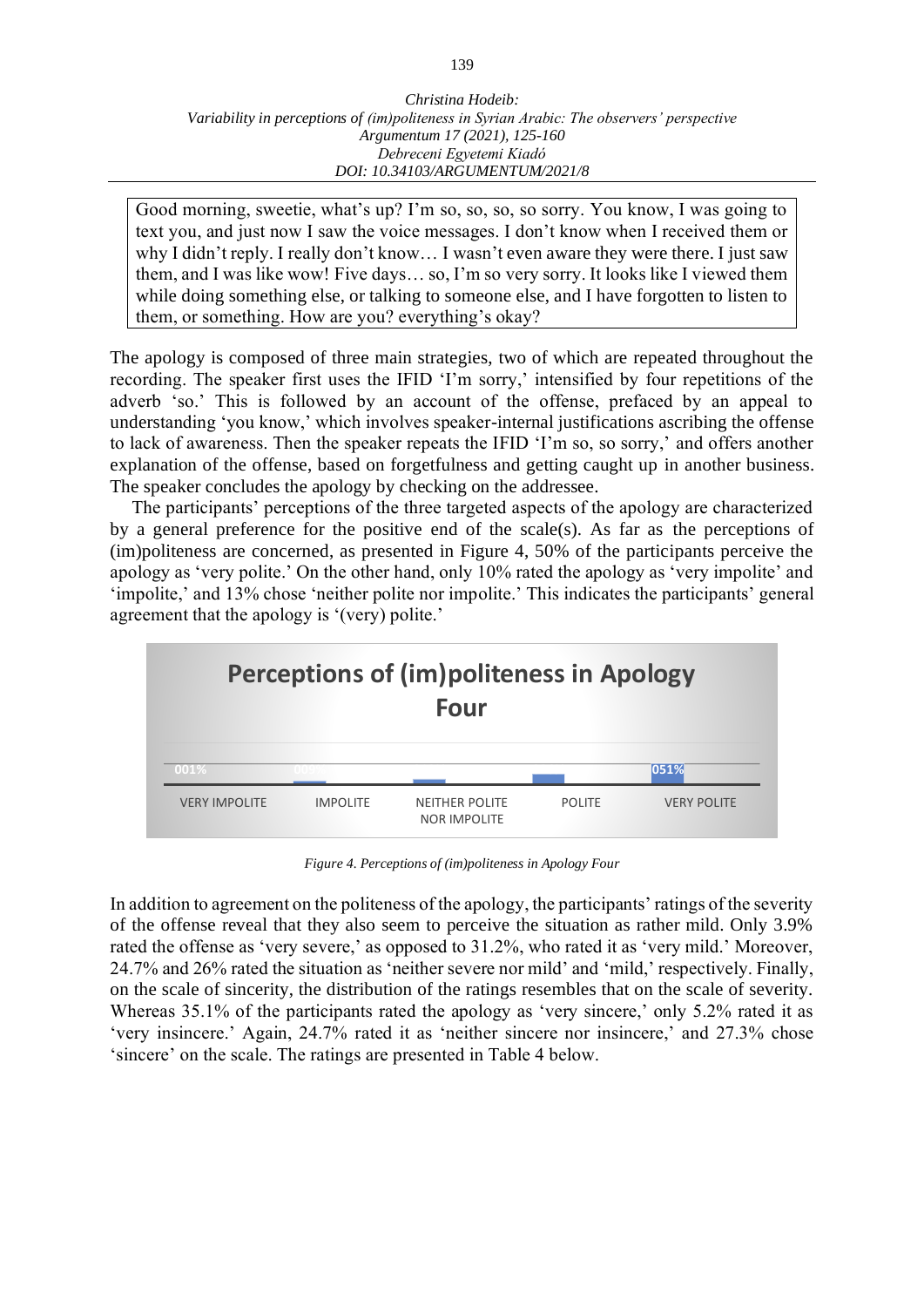| <b>Scales</b>   |      |       | ັ     |       |       |
|-----------------|------|-------|-------|-------|-------|
| <b>Severity</b> | 3.9% | 14.3% | 24.7% | 26%   | 31.2% |
| (In)sincerity   | 5.2% | 7.8%  | 24.7% | 27.3% | 35.1% |

*Table 4. Perceptions of severity and (in)sincerity in Apology Four*

Finally, the correlation test shows that there is a positive correlation between the scales of severity and (in)sincerity, and the correlation is statistically significant ( $p < 0.01$ ). Similarly, for the scales of (in)sincerity and (im)politeness, the test indicates a statistically significant positive correlation ( $p < 0.01$ ). After presenting the results of each apology recording, in the next section, I discuss these results with respect to the question of variability in perceptions, the hypotheses, and the implications of these results on the perceptions of politeness in Syrian Arabic.

#### **6 Discussion**

As mentioned in the introduction, the study of (im)politeness perceptions is based on previous literature that presents evidence for intracultural and intralinguistic variability of perceptions. Thus, one of the main research questions at the outset of this research was whether native speakers of Syrian Arabic will have different perceptions of four naturally-occurring apologies. Similarly, taking up recommendations made by Haugh and Chang (2019), I sought to investigate whether there is a correlation between perceptions of (im)politeness and such contextual variables as the (in)sincerity of the apology and the severity of the offense. The two main hypotheses are that there is a correlation between the severity of the offense and the (in)sincerity of the apology and that there is a correlation between the perceived (im)politeness of the apology and its perceived (in)sincerity.

In examining whether there is variability in (im)politeness perceptions, the results of this experiment show that there is visible variability of perceptions only in Apology Three. The results in this apology recording, thus, are similar to the results of Haugh and Chang (2019) and support Eelen's (2001) argument that variability is an empirical and statistical fact about politeness. Despite the fact that perceptions of (im)politeness are varied only in one recording, this result is interesting in two respects. First, the variability of (im)politeness perceptions in Apology Three is clearly paralleled by an equal variability on the scale of (in)sincerity. Second, this parallel variability in perceptions of (im)politeness and (in)sincerity is only found in Apology Three. In the rest of the apology recordings, in which no variability in (im)politeness perceptions is attested, there was no parallel variability on the (in)sincerity scale.

Overall, the correlations noted and the observed parallel variability on the scales of (in)sincerity and (im)politeness support the already noted link between evaluations of politeness and perceptions of (in)sincerity (Blum-Kulka 2005). However, it should be noted that the exact nature of the correlation(s), on the one hand, and whether the participants think that potential (in)sincerity does give rise to a perception of (im)politeness, on the other hand, can only be teased out by conducting follow-up interviews, which elicit the participants' views and explanations of their ratings in the first place and their opinions about the relationship between (im)politeness and (in)sincerity.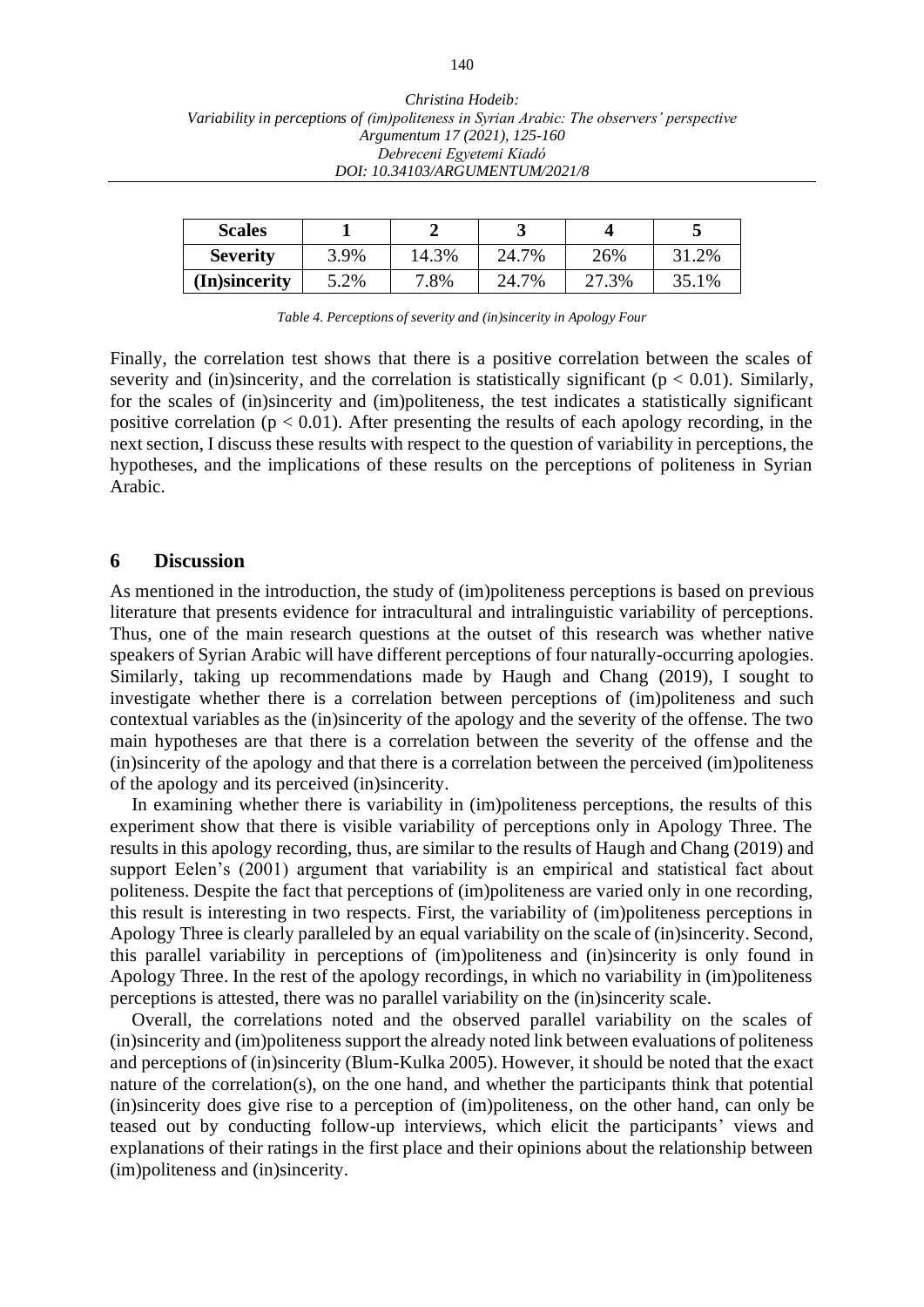However, although there seems to be a link between perceptions of (im)politeness and (in)sincerity in Apology Three, the results of Apology One suggest that this link is not as straightforward and requires further investigation as to whether it invariably holds in perceptions of politeness. Although the participants' ratings of the (im)politeness of Apology One show no variability, their perceptions of (in)sincerity point to a lack of agreement; aggregate ratings are almost equally distributed between '(very) insincere' (31.2%) and '(very) sincere' (28.6%). The result of Apology One contradicts views that associate politeness with sincerity (Mills 2003) and in fact support Xie, He, and Lin's (2005) argument that politeness does not necessarily entail sincerity. The variability of (in)sincerity perceptions, combined with overall perceptions of the apology as polite, also seems to support Pinto's (2011) remarks on perceptions of (in)sincerity and their correspondence to perceptions of (im)politeness. Pinto (2011) argues that some seemingly insincere communicative acts such as routine exchanges and small talk can still be perceived as polite from a rapport-based point of view. That is to say, even if people say things they do not sincerely mean, out of social expectations/obligations, they may still be regarded as polite, and by extension their utterances, because their communicative intention is to maintain rapport and to make sure that communication is smooth (Pinto 2011: 228–229).

As far as the two hypotheses are concerned, the results, except in Apology One, support both hypotheses; there is a statistically significant correlation between the perceived degree of offense and the perceived (in)sincerity of the apology (hypothesis (a)). There is also a statistically significant correlation between the perceived (in)sincerity of the apology and its perceived (im)politeness. These correlations resonate with Haugh and Chang's (2019) suggestion that perceptions of (im)politeness might be related to perceptions of (in)sincerity.

Although the results support the hypotheses, they fall short of revealing the exact nature of the positive correlation between the above-mentioned variables. As we have seen, the participants' perceptions of (im)politeness and (in)sincerity reveal their orientation to two different perspectives on the relationship. The first is that perceptions of (im)politeness are related to perceptions of (in)sincerity. The second is that perceptions of politeness may be separate from perceptions of sincerity. In addition to this, it is not clear whether the positive correlation between the severity of the offense and the sincerity of the apology holds between the positive or negative ends of the scales. This can be clearly seen in the perceptions of sincerity and assessments of the degree of offense in Apologies Three and Four. In apology Three, the participants' evaluations of the severity of the offense seem to point to an overwhelming agreement that the offense is 'mild' and 'very mild.' Still, on the scale of sincerity, the participants' perceptions are mixed at best, with up to 44% of the participants rating the apology as 'very insincere' and 'insincere.' By contrast, in Apology Four, there is no such variability in the perceptions of (in)sincerity, and the overwhelming majority perceives the apology to be 'very sincere.' At the same time, the participants also assess the offense as 'very mild.' Thus, by looking at the perceptions in both of these recordings, it can be seen that the dynamics of the positive correlations are not clear.

The participants' ratings of severity and (in)sincerity in Apology Four might be explained in terms of Goffman's (1971) proportionality principle. Roughly speaking, the principle states that the format and structure of apologies correspond to the gravity of the offense as perceived, first and foremost, by the speakers. Heritage and Raymond (2016) found mixed evidence for the workings of this principle, but in Heritage et al. (2019), it was found that this principle is best looked at as a constitutive principle through which speakers assess the offense and according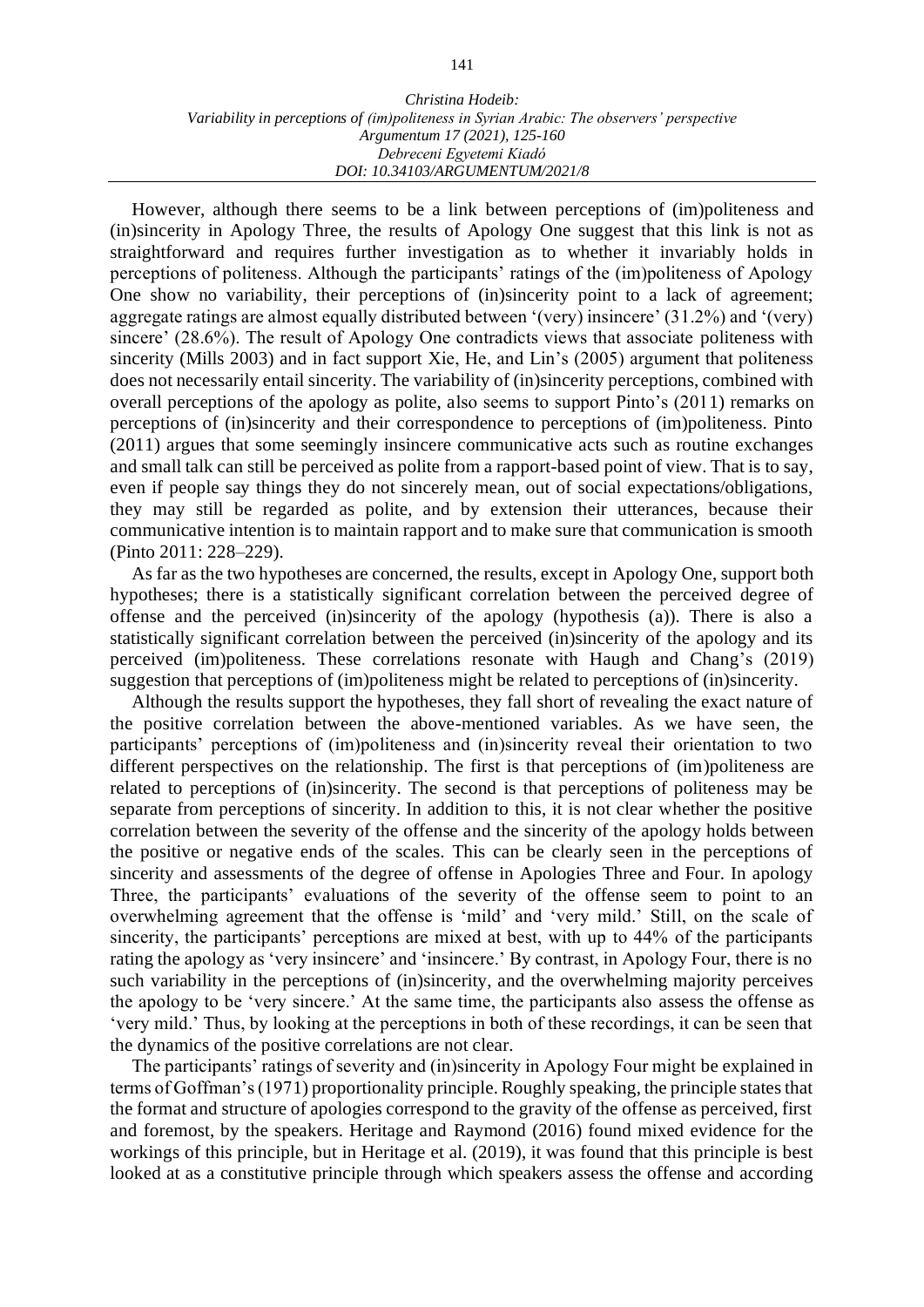to which they construct "proper," in the sense of proportional, apologies. Looking back at the apologies in the recordings, it can be seen that they tend to be rather elaborate and are composed of a wide range of apology strategies. Thus, the construction of the apologies as such might be indicative of the speakers' assessment of the offenses as more than just 'mild,' which is not how the participants perceived them. In light of the proportionality principle, it seems that the participants/observers rate the apology as sincere, simply because it is disproportionate to the mildness of the offense. The speaker appears to invest more than is necessary for the apology to be accepted, given the normality of the offense. Thus, the speaker's lengthy apology might have been interpreted as sincere because it was phrased in a more elaborate frame than is usually expected for the offense type, as the participants see it.

In addition to Goffman's (1971) proportionality principle, the suggested contrast between participants' evaluations of the severity of the offense and the speaker's own evaluation, as assessed through her construction of the apology turn, can be accounted for with reference to Kádár and Haugh's (2013) multi-loci approach to understandings of politeness. More specifically, in their framework, Kádár and Haugh (2013) argue that different understandings of politeness may arise from the different perspectives of the participants/users, on the one hand, and lay observers, on the other hand. This proposal may also explain that, as lay observers, the participants have different perceptions of the severity of the offense from the speaker herself, as a ratified participant. The two perspectives represent second-order and first-order understandings of the apology situation, respectively.

As can be seen, the results of this experimental study raise more questions than answers. In addition to the uncertainty regarding the nature of the correlation between the three variables, the results only present a sketchy view of the perceptions of politeness in Syrian Arabic without offering further insights into the underlying norms that motivate the participants' perceptions of the three scales. The variability, not only of (im)politeness perceptions but in the participants' perceptions of (in)sincerity and the severity of offense, might be underlain by a host of factors, contextual and sociolinguistic. The situations themselves and the nature of the offense may be grounds for the participants' perceptions of the (im)politeness of each apology. As Chang and Haugh (2011) mention, part of the way their participants evaluated the sincerity of the apology is motivated by the extent to which the offense lies out of the control of the apologizer. Thus, this point might be worthy of further investigation, in addition to other features of the situation such as the occasion of the apology and the topic of the apology. For example, Apology Two involves a money-related request, which might be considered a sensitive request by many Syrians and warrants refusals. Seen in this light, the apology might be felt to be polite, given the sensitivity of the request.

In a similar vein, the lexical and structural format of the apology might be one of the factors that influenced the participants' perceptions. The relationship between the form and the structure of apologies and social variables is a topic that has attracted a lot of attention in the literature. For example, in Brown and Levinson's (1987) politeness theory, the production of apologies is influenced by power, distance, and the severity of the offense, which Brown and Levinson (1987) argue are autonomous factors. The overall insight is that more weighty offenses elicit more elaborate apologies, which resonates with Goffman's (1971) proportionality principle. Moreover, Bergman and Kasper (1993) note that certain apologetic forms are associated with ritual apologies, whereas other apologetic forms are more frequent in substantive/real apologies. For instance, in American English, "excuse me" is used in the context of ritual apologies, but "I'm sorry" is much more frequent in real/post-offense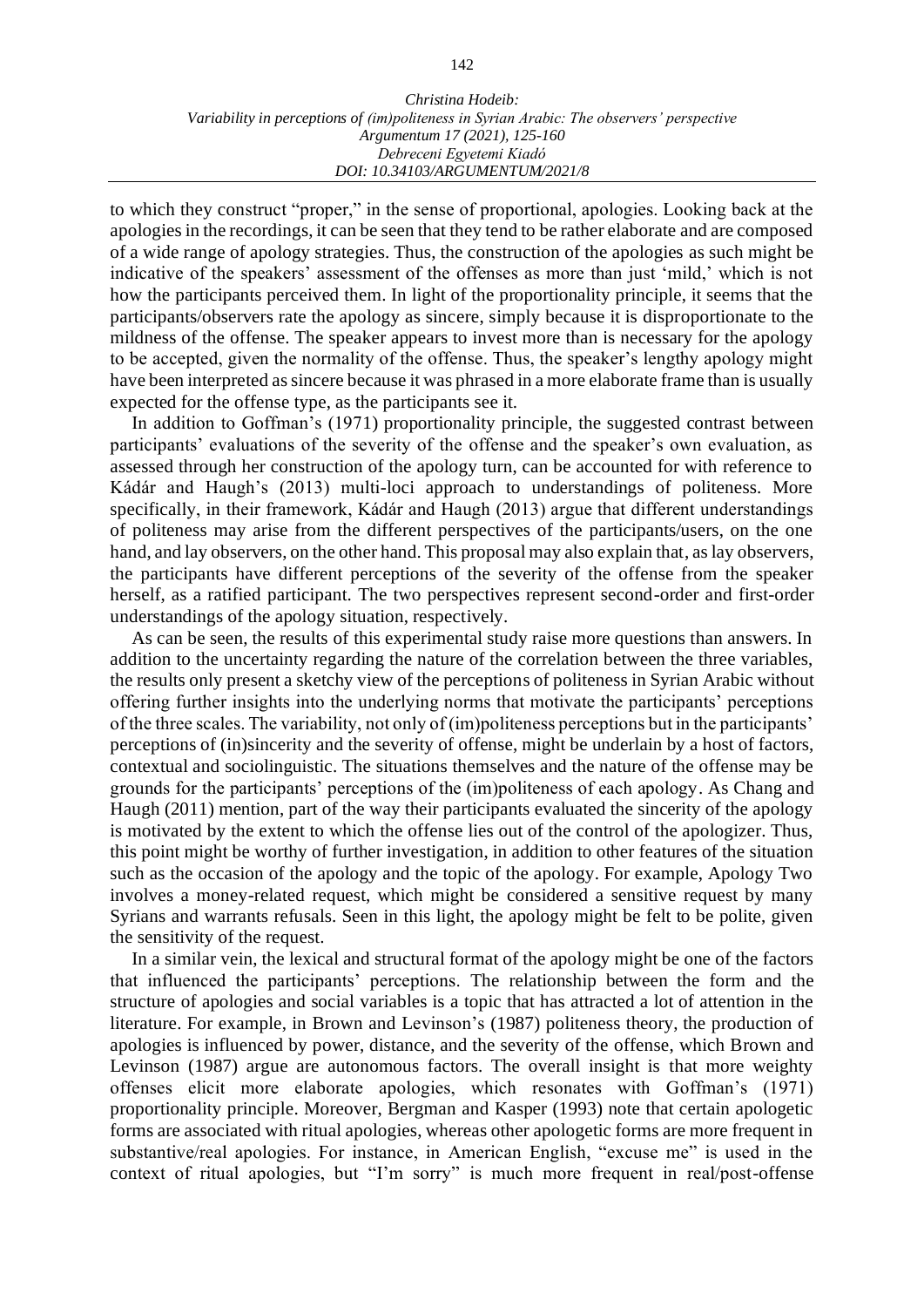apologies. The association between lexical choice and social factors has also been addressed in East Asian languages. For example, in a recent, corpus-based study on apologies and politeness in Korean, Hatfield and Hahn (2010) note that the severity of the offense can be evaluated/detected based on the speakers' lexical choices. They maintain that "stronger" lexical items are more likely to be used with weightier offenses, and this observation is supported by corpus data. Thus, in Korean, *coysong*, a stronger apologetic form, is more likely to be used in highly offensive situations than *mian*, the milder form. Based on these observations, it might be reasonable to assume that the participants in this study are aware of such lexical differences and that their perceptions are a direct consequence of the speakers' lexical choices.

In addition to the relationship between the form of the apology and various contextual factors, research on apologies from different perspectives, both linguistic pragmatic and social psychological, have dealt with the question of what really constitutes an apology. The main concern of such line of research is what apology strategies are most prototypically associated with apologies for the speech act to be considered an apology proper, by both speakers and hearers. Wolfson, Marmor, and Jones (1989) explain that one of the difficulties in studying apologies cross-culturally lies in the different linguistic manifestations that apologies have cross-culturally. For example, native speakers of American English consider accounts, on their own, as constituting proper apologies, without them being combined with IFIDs (*ibid*: 180). Olshtain and Cohen (1983), however, maintain that any strategy within the apology speech act set counts as an apology, with IFIDs and taking on responsibility considered situation-neutral, while offers of repair, accounts, and promises of forbearance taken as situation-specific. The implications of the above discussed perspectives on what counts as an apology is that the participants in this study might have rated the apologies with reference to what they think counts as an apology and what does not qualify as a proper apology, both in terms of strategy choice and in relation to the respective offenses in the recordings.

Finally, research on impoliteness suggests that impoliteness is a multi-modal phenomenon and that it is not only what is said that gives rise to perceptions of impoliteness but also the way it is said (Culpeper 2011a). For example, Culpeper (2011b) suggests that a mismatch between the content of the words said and the prosody of speech is interpreted as an instance of politeness. More specifically, if words of excitement are said in a tone suggestive of boredom, this will be interpreted as impoliteness. Generally, perceptions of (im)politeness, as Culpeper, Haugh, and Sinkeviciute (2015: 324) add, are related to mock politeness, banter, and insincere or manipulative politeness. Clearly, a mismatch between content and prosody involves insincerity, which may explain the correlation between the participants' perceptions of (in)sincerity and (im)politeness. Moreover, there might be other paralinguistic cues such as the quality of the voice, the pitch, and even the local accent of the apologizers that may have motivated the participants' perceptions.

Concerning the last point about local accents, the speakers on the recordings use four different local accents, one of which is the accent found in the Syrian capital, Damascus. Sociolinguistic studies on attitudes towards languages, varieties of languages, and regional dialects/accents suggest that people are influenced by social differences in what they hear (Meyerhoff 2011). Furthermore, it has been suggested that people perceive their own local dialects more favorably than other dialects in terms of correctness and pleasantness (Preston 1999). Other aspects that figure in people's perceptions of people based on speech include sincerity. Thus, it might be worth considering whether the participants, who come from all cities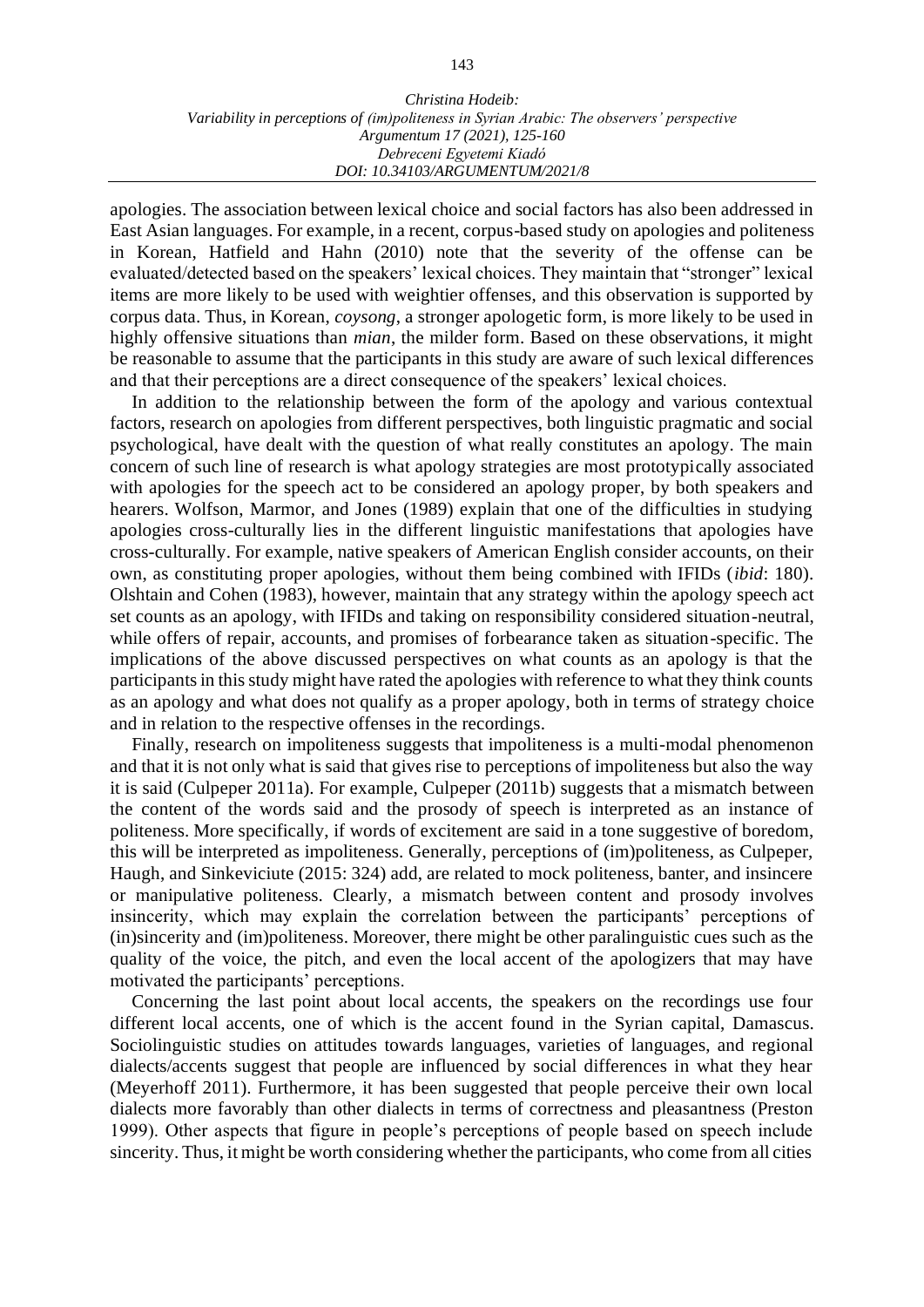in Syria, were influenced by accent variations in their perceptions of the (in)sincerity, and, overall, of the (im)politeness of the apologizers.<sup>4</sup>

However, the discussion of the results presented above remains tentative at best, and the results can only be validated by follow-up interviews. The results only confirm the hypotheses and show patterns, so to draw any meaningful conclusions regarding the variability of perceptions, follow-up interviews are invaluable. In addition to eliciting the participants' insights and explanations of their ratings, the interviews will confirm/shed light on my own/the analyst's observations, as outlined above (Kádár & Haugh 2013; Haugh & Chang 2019). The central questions should aim to elicit the participants' rationale for rating the apologies in the way they did, how the three scales/variable correlate in their point of view, and whether they thought of them as collectively adding to their overall perceptions of politeness, or as autonomous variables. Most importantly, the follow-up interviews would confirm whether the participants view (im)politeness and (in)sincerity separately, to what extent, and in what contexts. In addition to these important questions, it would be interesting to know whether the structure of the apologies and the lexical choices of the speakers influenced the participants' perceptions of (im)politeness. Moreover, the follow-up interview is expected to shed light on the participants' opinions of what the components of a polite apology are.

To wrap up this discussion, two main limitations need to be pointed out. First, the study does not take into consideration the perceptions of the speakers and the addressees, as ratified participants, who represent a user, first-order perspective. The study examines variability in perceptions from a second-order, observers' perspective. As I mentioned earlier, Kádár and Haugh (2013) explain that different participation/observation statuses encode different layers of understanding and perceiving politeness. Thus, the study can be enriched by interviewing the users to examine their perceptions and understandings of the apology situations. Second, the recordings are not interactional. Both politeness and apologies are interactional communicative acts, the production and the perception of which is contingent on the input of the speaker and the uptake of the hearer (Davies et al. 2007; Haugh 2007). Such co-constructed nature means that apologies and politeness might be rephrased and reconstructed in accordance with the addressees' interactional responses. Obviously, the perceptions of the observers are bound to be influenced by how the interaction unfolded, by how the addressees received the apologies, and by how both speakers and addressees negotiated the apologies.

## **7 Conclusion**

The aim of this paper was to examine the perceptions of politeness in Syrian Arabic. The main objective was to investigate whether there is intra-language variability in the participants' perceptions of the (im)politeness of four naturally-occurring apologies. Another aim of this research was to test whether there is a correlation between perceptions of (im)politeness and perceptions of other contextual factors such as the (in)sincerity of the apology and the severity of the offense. The results of the statistical analysis of the data, which were collected using an online survey, show that there was variability in the perceptions of (im)politeness in only one of the four recordings. In this respect, the results are in line with the results in Haugh and Chang (2019) and support Eelen's (2001) claim that variability is bound to occur in perceptions of

<sup>4</sup> In a personal communication with one of the participants, he mentioned to me that he thought his local accent, used by one of the apologizers, contributed to the authenticity and congeniality of the survey.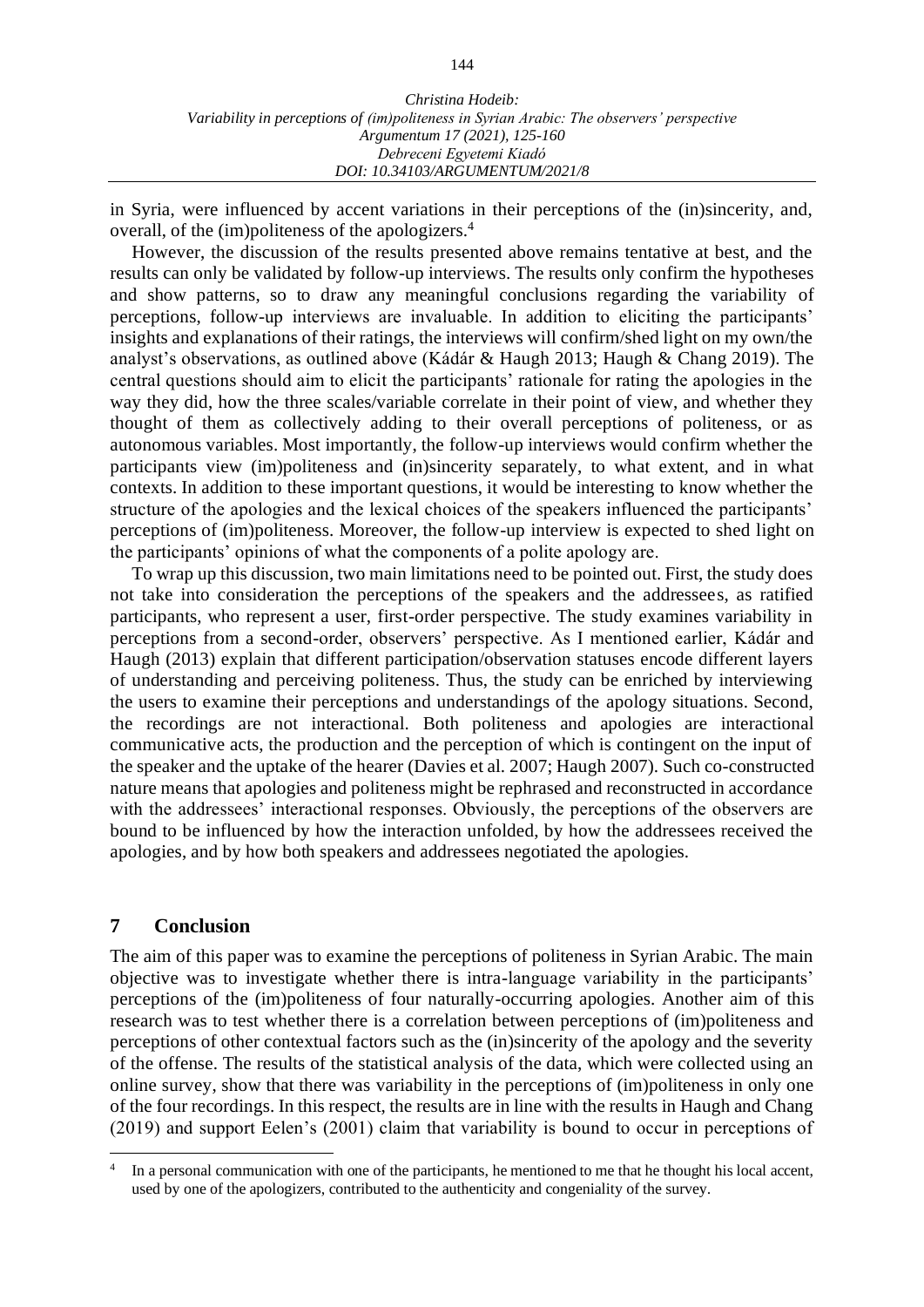politeness. As for the correlation between perceptions of (im)politeness, (in)sincerity, and the degree of offense, the results show that there is indeed a positive correlation between the three scales in all but one apology recording in which there was no correlation between the (in)sincerity of the apology and the severity of the offense. Following the discussion and the presentation of the results, I noted that the results need to be complemented by follow-up interviews in order to identify how those variables are inter-related and to tap into the participants' rationales for the ratings they made. This is important in order to understand the underlying norms that motivate the participants' perceptions of (im)politeness and to verify my own analyses/observations. Finally, I argued that the results can be enriched and seen from another perspective, if the perceptions of the participants, who are directly involved in the apology recordings, are analyzed and taken into consideration.

# **References**

- Baxter, R. P. (2015): Interactional competence and politeness native and non-native perceptions of collaborative talk in Spanish. In: Terkourafi, M. (ed.): *Interdisciplinary Perspectives on Im/politeness*. Amsterdam, Philadelphia: John Benjamins, 187–212. <https://doi.org/10.1075/aals.14.10bax>
- Beebe, L. M., Takahashi, T. & Uliss-Weltz, R. (1990): Pragmatic transfer in ESL refusals. In: Scarcela, C., Anderson, E. & Krashen, D. (eds.): *Developing Communicative Competence in a Second Language.* NY: Newbury House, 55–73.
- Bergman, M. L., & Kasper, G. (1993): Perception and Performance in Native and Non-native Apology. In: Kasper, G. & Blum-Kulka, S. (eds.): *Interlanguage Pragmatics*. New York, NY: Oxford University Press, 82–107.
- Blum-Kulka, S., House, J. & Kasper, G. (eds.) (1989): *Cross-cultural Pragmatics: Requests and Apologies*. Norwood, NJ: Ablex.
- Blum-Kulka, S. (2005): The metapragmatics of politeness in Israeli society. In: Watts, R. J., Ide, S. & Ehlich, K. (eds.): *Politeness in Language: Studies in its History, Theory and* Practice. 2<sup>nd</sup> edition. Berlin: Mouton de Gruyter, 255-280.
- Brown, P. & Levinson, S. C. (1987): *Politeness: Some Universals in Language Usage*. Cambridge: Cambridge University Press. <https://doi.org/10.1017/CBO9780511813085>
- Chang, W. M. & Haugh, M. (2011): "Evaluations of Im/politeness of an Intercultural Apology." *Intercultural Pragmatics* 8.3, 411–442. <https://doi.org/10.1515/iprg.2011.019>
- Culpeper, J. (2011): 'It's not what you said, it's how you said it!': Prosody and impoliteness. In: Linguistic Politeness Research Group (eds.) *Discursive Approaches to Politeness*. Berlin: De Gruyter Mouton, 57–83. <https://doi.org/10.1515/9783110238679.57>
- Culpeper, J. (2011): *Impoliteness: Using Language to Cause Offence*. Cambridge: Cambridge University Press.
- Culpeper, J. & Haugh, M. (2014): *Pragmatics and the English Language*. Oxford: Palgrave Macmillan. <https://doi.org/10.1007/978-1-137-39391-3>
- Culpeper, J., Haugh, M. & Sinkeviciute, V. (2015): (Im)politeness and mixed messages. In: Culpeper, J., Haugh, M. & Kádár, D. Z. (eds.): *The Palgrave Handbook of Linguistic (Im)politeness*. Oxford: Palgrave Macmillan, 323–355. [https://doi.org/10.1057/978-1-137-](https://doi.org/10.1057/978-1-137-37508-7_13) [37508-7\\_13](https://doi.org/10.1057/978-1-137-37508-7_13)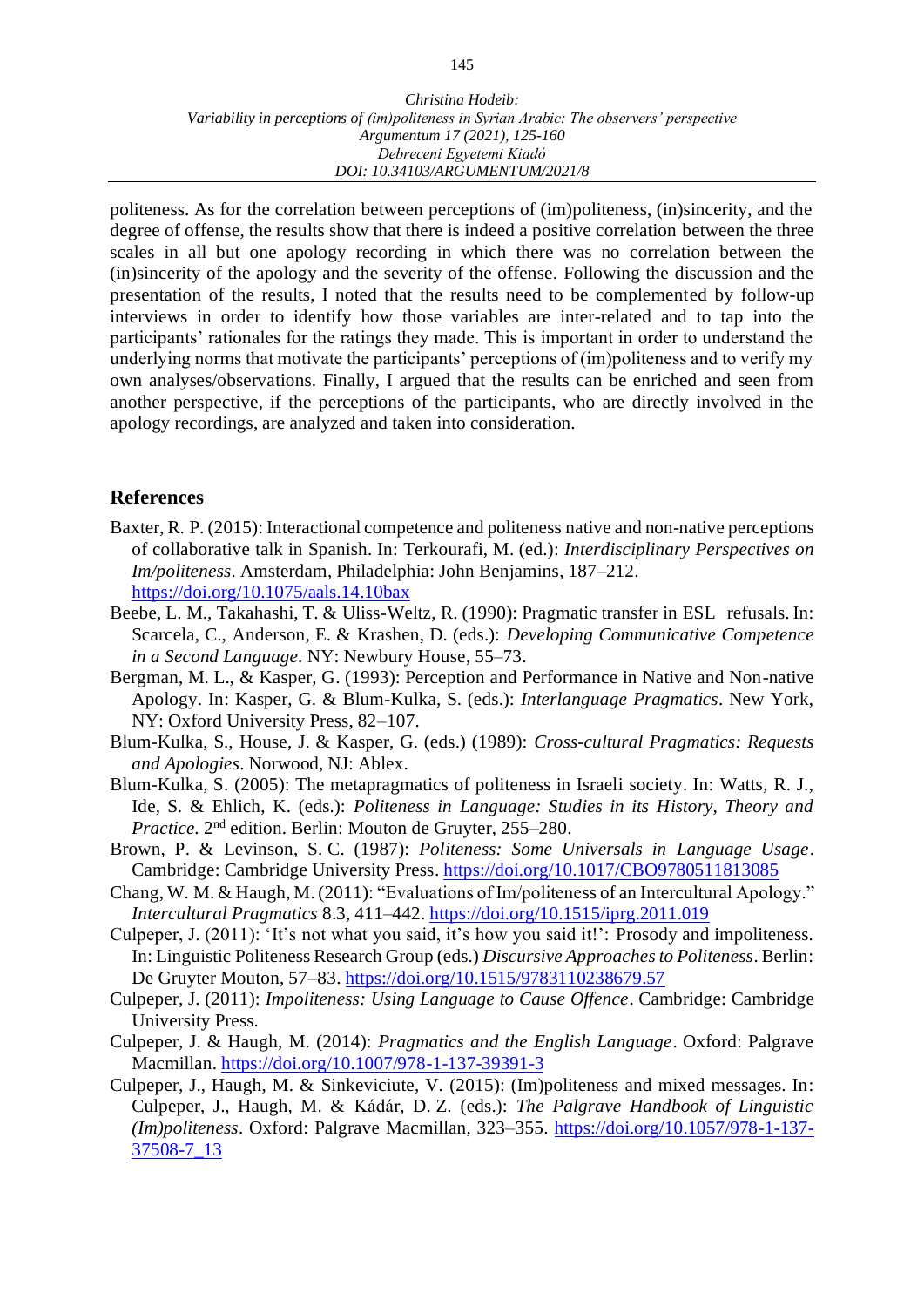- Davies, B. L., Merrison, A. J. & Goddard, A. (2007): Institutional apologies in UK higher education: Getting back into the black before going into the red. *Journal of Politeness Research* 3.1, 39–63. <https://doi.org/10.1515/PR.2007.003>
- Deutschmann, M. (2003): *Apologizing in British English.* Doctoral Dissertation. Umeå, Sweden: Umeå Universitet.
- Eelen, G. (2001): *A Critique of Politeness Theories*. UK: St. Jerome Publishing.
- Finker, L. N. & Félix-Brasdefer J. C. (2015): Pragmalinguistic variation and barista perceptions in US café service encounters. In: Beeching, K. & Woodfield, H. (eds.): *Researching Sociopragmatic Variability Perspectives from Variational, Interlanguage and Contrastive Pragmatics*. Oxford: Palgrave Macmillan, 19–48. [https://doi.org/10.1057/9781137373953\\_2](https://doi.org/10.1057/9781137373953_2)
- Goffman, E. (1971): *Relations in Public: Microstudies of the Public Order*. New York: Basic Books.
- Hatfield, H. & Hahn, J. (2011): What Korean apologies require of politeness theory. *Journal of Pragmatics* 43.5, 1303–1317. <https://doi.org/10.1016/j.pragma.2010.10.028>
- Haugh, M. & Chang, W. M. (2019): "The apology seemed (in)sincere": Variability in perceptions of (im)politeness. *Journal of Pragmatics* 142, 207–222. <https://doi.org/10.1016/j.pragma.2018.11.022>
- Heritage, J. & Raymond, C. W. (2016): Are explicit apologies proportional to the offenses they address? *Discourse Processes* 53.1–2, 5–25. <https://doi.org/10.1080/0163853X.2015.1056695>
- Heritage, J., Raymond, C. W. & Drew, P. (2019): Constructing apologies: Reflexive relationships between apologies and offenses. *Journal of Pragmatics* 142, 185–200. <https://doi.org/10.1016/j.pragma.2019.01.001>
- Hodeib, C. (2019): Apology strategies in Syrian Arabic. *Argumentum* 15, 674–701.
- Hodeib, C. (2020): On the discursive expression of politeness in Syrian Arabic: The case of apologies. *Alkalmazott Nyelvtudomány* XX, 1–34.
- Kádár, D. Z. & Haugh, M. (2013): *Understanding Politeness*. Cambridge: Cambridge University Press. <https://doi.org/10.1017/CBO9781139382717>
- Locher, M. A. (2006): Polite behavior within relational work: The discursive approach to politeness. *Multilingua* 25.3, 249–267. <https://doi.org/10.1515/MULTI.2006.015>
- Meyerhoff, M. (2011): *Introducing Sociolinguistics*. 2<sup>nd</sup> edition. London: Routledge.
- Mills, S. (2003): *Gender and Politeness*. Cambridge: Cambridge University Press. <https://doi.org/10.1017/CBO9780511615238>
- Olshtain, E. & Cohen, A. (1983): Apology: A speech act set. In: Wolfson, N. & Judd, E. (eds.): *Sociolinguistics and Language Acquisition.* Rowley, MA: Newbury House Publishers*,* 18–35.
- Pinto, D. (2011): Are Americans insincere? Interactional style and politeness in everyday America. *Journal of Politeness Research* 7, 215–238. <https://doi.org/10.1515/jplr.2011.011>
- Preston, D. R. (1999): A language attitude approach to the perception of regional variety. In: Preston, D. R. (ed.): *Handbook of Perceptual Dialectology*. Volume 1. Amsterdam, Philadelphia: John Benjamins, 359–392.<https://doi.org/10.1075/z.hpd1.30pre>
- Robinson, J. D. (2004): The sequential organization of "explicit" apologies in naturally occurring English. *Research on Language and Social Interaction* 37.3, 291–330. [https://doi.org/10.1207/s15327973rlsi3703\\_2](https://doi.org/10.1207/s15327973rlsi3703_2)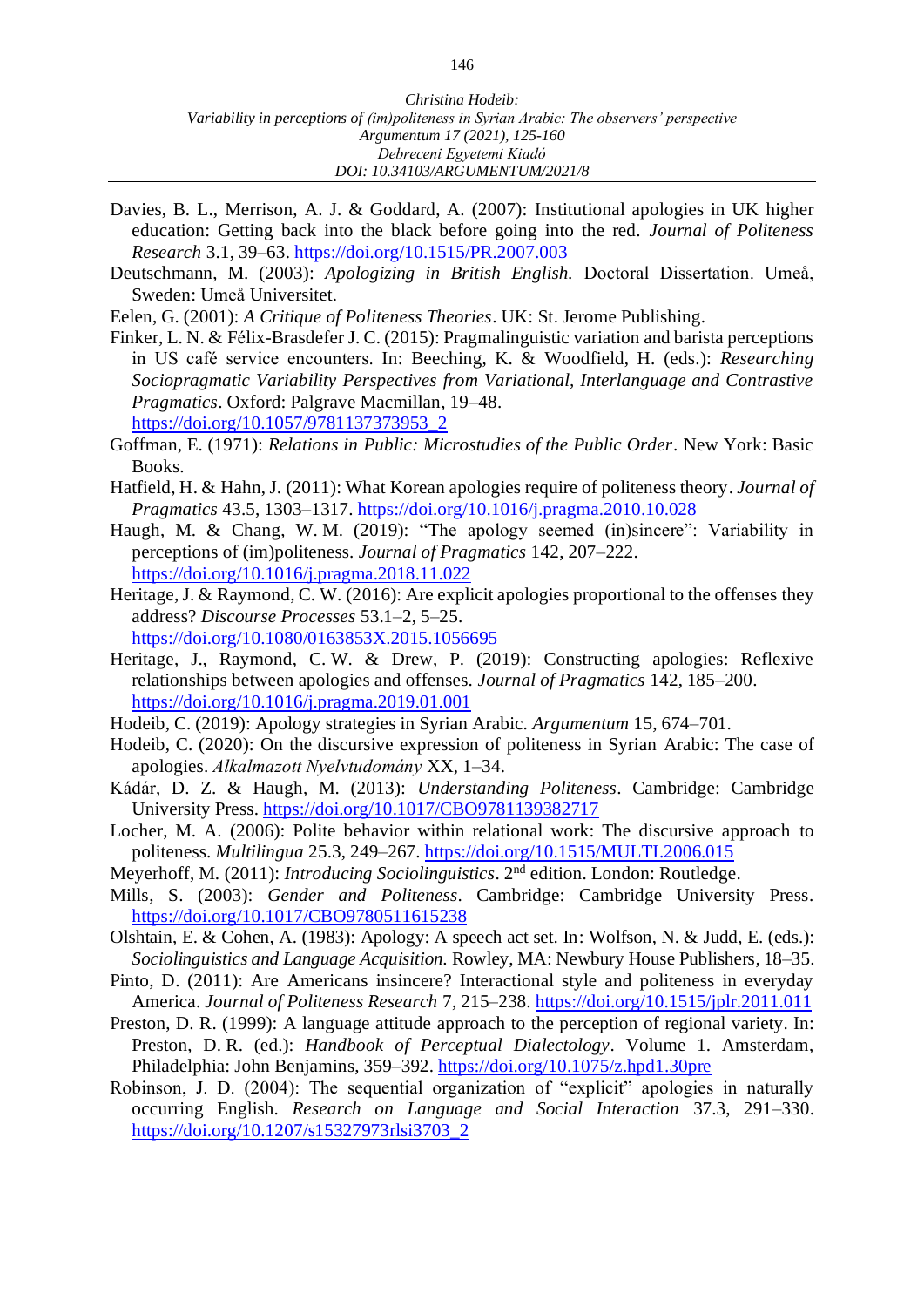- Savić, M. (2018): Lecturer perceptions of im/politeness and in/appropriateness in student email requests: A Norwegian perspective. *Journal of Pragmatics* 124, 52–72. <https://doi.org/10.1016/j.pragma.2017.12.005>
- Suh, J. S. (1999): Pragmatic perceptions of politeness in requests by Korean learners of English as a second language. *IRAL, International Review of Applied Linguistics in Language Teaching* 37.3, 195–213. <https://doi.org/10.1515/iral.1999.37.3.195>

Watts, R. J. (2003): *Politeness*. Cambridge: Cambridge University Press.

- Wolfson, N., Marmor, T. & Jones, S. (1989): Problems in the comparison of speech acts across cultures. In: Blum-Kulka, S., House, J. & Kasper, G. (eds.): *Cross-cultural Pragmatics: Requests and Apologies*. Norwood, NJ: Ablex, 174–196.
- Xie, C. He, Z. & Lin, D. (2005): Politeness: Myth and truth. *Studies in Language* 29.2, 431– 461. <https://doi.org/10.1075/sl.29.2.07xie>

Christina Hodeib University of Debrecen, Doctoral School of Linguistics University of Debrecen, Institute of English and American Studies H-4002 Debrecen Pf. 400 christinahodeib@gmail.com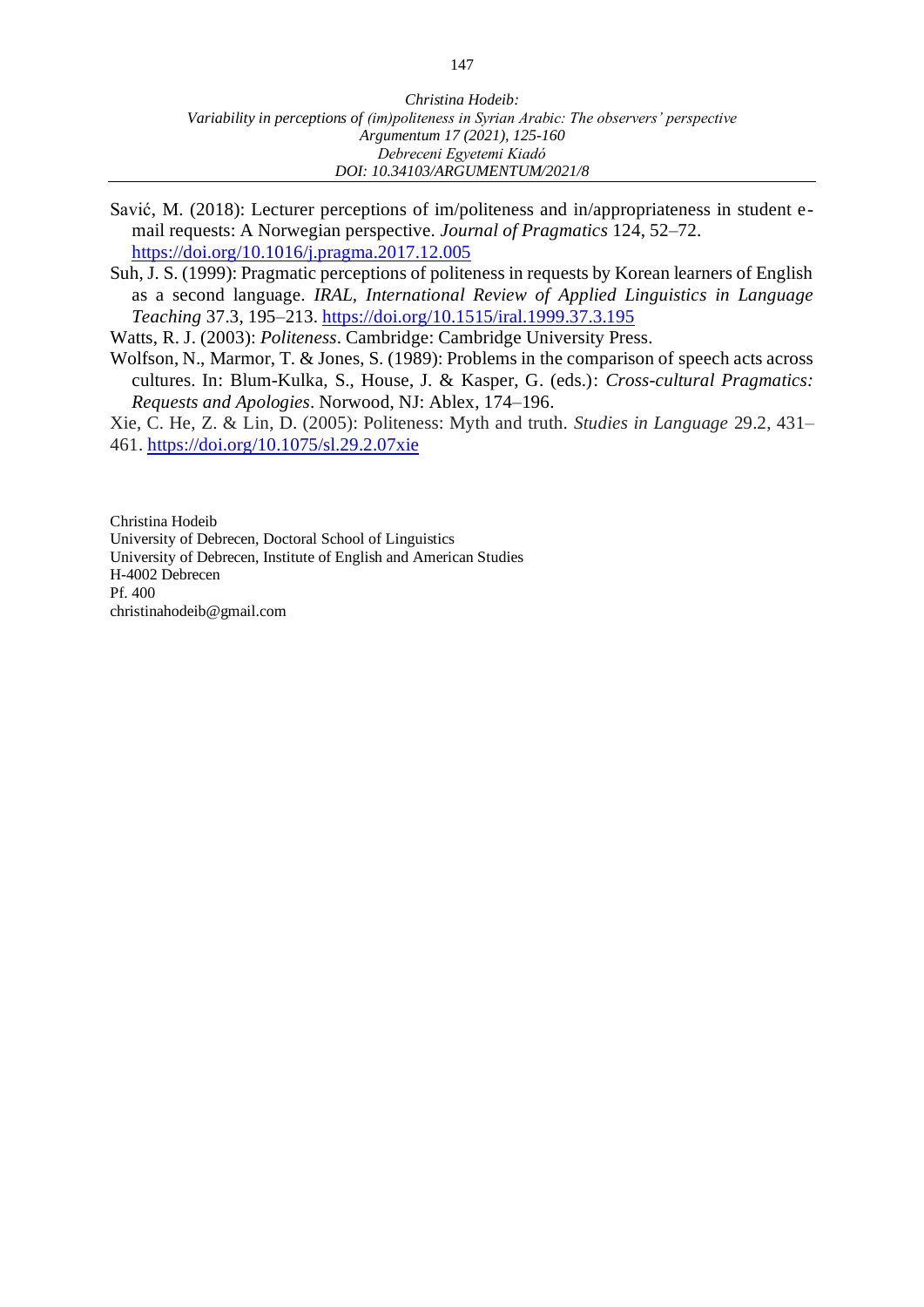## **Appendix A: The online survey in Arabic**

أعزائي المشاركين: يهدف هذا البحث إلى تقصي مدى التباين في تقييم درجة اللباقة في أربعة اعتذارات, حيث سوف تستخدم البيانات في إطار مشروع بحثي لنيل درجة الدكتوراه. إن المشاركة في هذا البحث طوعية بالكامل ويمكنكم أيضا التوقف عن اإلجابة على األسئلة متى شئتم ولن يتم في هذه الحالة تسجيل أي من إجاباتكم السابقة أو البيانات الشخصية المتعلقة بكم. لكن إن أردتم المشاركة أرجو اإلجابة على جميع األسئلة الواردة في االستبيان والتي لن تستغرق أكثر من عشر دقائق. سوف يتم التعامل مع الإجابات والبيانات الشخصية الواردة في هذا الاستبيان بسرية تامة ولأغراض بحثية فقط. من أجل الحصول على بيانات متجانسة, يرجى المشارك ة فقط إن كنت طالبا\طالبة في أي مرحلة جامعية.

## **بيانات شخصية**

الجنس: .1 ذكر. .2 أنثى.

العمر :

الدرجة العلمية (يشير هذا السؤال إلى الدرجة العلمية التي يسعى المشارك إلى نيلها حاليا): .1 إجازة. .2 ماستر. .3 دكتوراه.

الجامعة التي يدرس فيها المشارك/المشاركة:

**االستبيان**  يحتوي االستبيان اآلتي على أربعة أقسام, كل منها يحتوي على شرح مكتوب لواقعة حصل فيها اعتذار. الشرح مرفق بمقطع صوتي للتسجيل الذي تم فيه االعتذار. يرجى قراءة التفاصيل التوضيحية للسياق الذي وقع فيه االعتذار ومن ثم االستماع إلى المقطع الصوتي واإلجابة على كل من األسئلة الواردة في كل قسم.

**االعتذار األول**  السياق: مجموعة من الرفقات اتفقوا يروحوا رحلة سوا واشتروا البطاقات. قبل أسبوع من الرحلة وحدة من الرفقات بتقرر تبطل تروح عالرحلة فتبعت هالتسجيل الصوتي عمجموعة الماسنجر اللي هني عليا لحتى تعتذر منن وتبرر الموقف. الرجاء .االستماع إلى االعتذار األول عبر الضعظ عالرابط المرفق تحت

<https://drive.google.com/open?id=1OakXnBnabqMSqVDPzoNbu2w4oWL-sjLy>

السؤال الأول: على مقياس من 1 ل 5 كيف بتقييم الاعتذار بهالموقف؟

1 2 3 4 5 كتير مهذب كتير غير مهذب

السؤال الثاني: على مقياس من 1 ل 5 أديش بتقييم درجة اإلساءة بالموقف اللي حصل مشانو االعتذار؟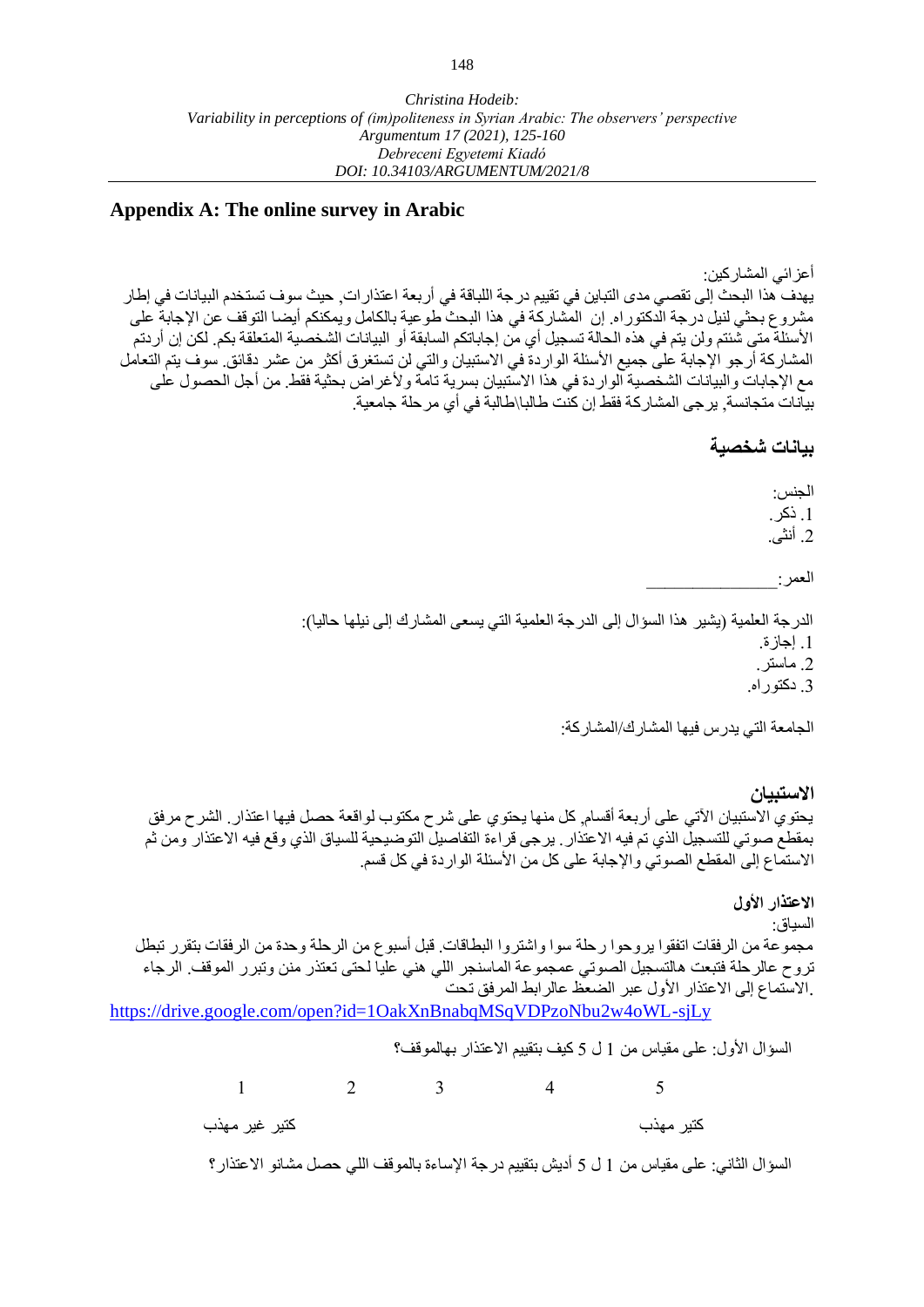| Christina Hodeib:<br>Variability in perceptions of (im)politeness in Syrian Arabic: The observers' perspective<br>Argumentum 17 (2021), 125-160<br>Debreceni Egyetemi Kiadó<br>DOI: 10.34103/ARGUMENTUM/2021/8                                                                                                                                                                                                           |                |   |                |                                                                                               |                 |
|--------------------------------------------------------------------------------------------------------------------------------------------------------------------------------------------------------------------------------------------------------------------------------------------------------------------------------------------------------------------------------------------------------------------------|----------------|---|----------------|-----------------------------------------------------------------------------------------------|-----------------|
| 1                                                                                                                                                                                                                                                                                                                                                                                                                        | $\overline{2}$ | 3 | 4              | 5                                                                                             |                 |
| إساءة كبير ة كتير                                                                                                                                                                                                                                                                                                                                                                                                        |                |   |                | إساءة خفيفة كتير                                                                              |                 |
|                                                                                                                                                                                                                                                                                                                                                                                                                          |                |   |                | السؤال الثالث: على مقياس من 1 ل 5 بر أيك أديش كان الاعتذار صادق؟                              |                 |
| $\mathbf{1}$                                                                                                                                                                                                                                                                                                                                                                                                             | 2              | 3 | $\overline{4}$ | 5                                                                                             |                 |
| غير صادق أبدا                                                                                                                                                                                                                                                                                                                                                                                                            |                |   |                | صادق جدا                                                                                      |                 |
|                                                                                                                                                                                                                                                                                                                                                                                                                          |                |   |                |                                                                                               | الاعتذار الثانى |
|                                                                                                                                                                                                                                                                                                                                                                                                                          |                |   |                |                                                                                               | السياق:         |
| في رفيق ورفيقة. الرفيق بيسأل رفيقتو إذا أهلها بسوريا بيقدروا يدينوا مصاري لعيلة رفيقو بسوريا (الشخص اللي<br>ر ح يتدين المصـار ي مانو رفيق مشترك و البنت اللي بدا تطلب من أهلها ما بتعرف الشب). الرفيقة بتقتر ح إنو خالتا<br>ممكن تساعد وبنتصل بخالتا اللي بتقلا إنو ما عندا قدرة تدين حدا حاليا. الرفيقة بدورا بتعتذر من الرفيق وبتبعتلو<br>هالتسجيل. الرجاء الاستماع إلى الاعتذار الثاني عبر الضعظ عالر ابط المرفق تحت. |                |   |                |                                                                                               |                 |
|                                                                                                                                                                                                                                                                                                                                                                                                                          |                |   |                | https://drive.google.com/open?id=1CuogwKh6BED9eU6UDJeHI9hs8M997GkN                            |                 |
|                                                                                                                                                                                                                                                                                                                                                                                                                          |                |   |                | السؤال الأول: على مقياس من 1 ل 5 كيف بتقييم الاعتذار بـهالموقف؟                               |                 |
| 1                                                                                                                                                                                                                                                                                                                                                                                                                        | 2              | 3 | 4              | 5                                                                                             |                 |
| كتير غير مهذب                                                                                                                                                                                                                                                                                                                                                                                                            |                |   |                | كتير مهذب                                                                                     |                 |
|                                                                                                                                                                                                                                                                                                                                                                                                                          |                |   |                | السؤال الثاني: على مقياس من 1 ل 5 أديش بتقييم در جة الإساءة بالموقف اللي حصل مشانو الاعتذار ؟ |                 |
| $\mathbf{1}$                                                                                                                                                                                                                                                                                                                                                                                                             | $\overline{2}$ | 3 | $\overline{4}$ | 5                                                                                             |                 |
| إساءة كبيرة كتير                                                                                                                                                                                                                                                                                                                                                                                                         |                |   |                | إساءة خفيفة كتير                                                                              |                 |
|                                                                                                                                                                                                                                                                                                                                                                                                                          |                |   |                | السؤال الثالث: على مقياس من 1 ل 5 بر أيك أديش كان الاعتذار صادق؟                              |                 |
| 1                                                                                                                                                                                                                                                                                                                                                                                                                        | 2              | 3 | $\overline{4}$ | 5                                                                                             |                 |
| غير صادق أبدا                                                                                                                                                                                                                                                                                                                                                                                                            |                |   |                | صـادق جدا                                                                                     |                 |
|                                                                                                                                                                                                                                                                                                                                                                                                                          |                |   |                |                                                                                               |                 |

السياق:

شخص عزم رفيقو ع حفل تخرجو. الرفيق بيسكن بمدينة تانية فبيعتذ ر عن الجية على حفل التخرج. الرجاء االستماع إلى االعتذار الثالث عبر الضعظ عالرابط المرفق تحت.

[https://drive.google.com/file/d/1cEKyWH0LjcjSGT\\_2KLAkOxssc7TRGPLp/view?usp=sh](https://drive.google.com/file/d/1cEKyWH0LjcjSGT_2KLAkOxssc7TRGPLp/view?usp=sharing) [aring](https://drive.google.com/file/d/1cEKyWH0LjcjSGT_2KLAkOxssc7TRGPLp/view?usp=sharing)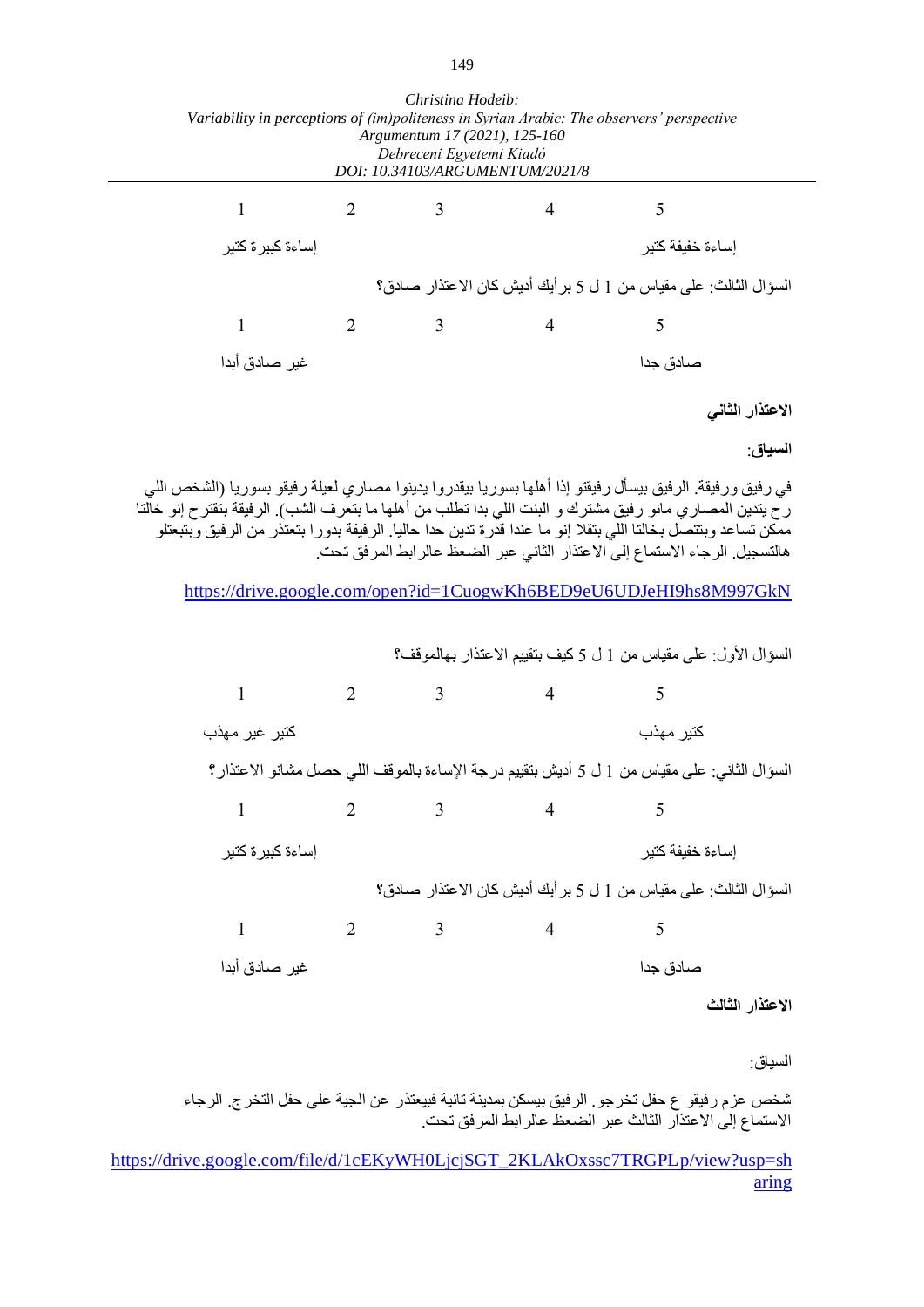|                                       |   | Christina Hodelo:<br>Argumentum 17 (2021), 125-160<br>Debreceni Egyetemi Kiadó<br>DOI: 10.34103/ARGUMENTUM/2021/8 |   | Variability in perceptions of (im)politeness in Syrian Arabic: The observers' perspective                                                                                                                                                                                                                        |                 |
|---------------------------------------|---|-------------------------------------------------------------------------------------------------------------------|---|------------------------------------------------------------------------------------------------------------------------------------------------------------------------------------------------------------------------------------------------------------------------------------------------------------------|-----------------|
|                                       |   |                                                                                                                   |   | السؤال الأول: على مقياس من 1 ل 5 كيف بتقييم الاعتذار بهالموقف؟                                                                                                                                                                                                                                                   |                 |
| 1                                     | 2 | 3                                                                                                                 | 4 | 5                                                                                                                                                                                                                                                                                                                |                 |
| كتير غير مهذب                         |   |                                                                                                                   |   | كتير مهذب                                                                                                                                                                                                                                                                                                        |                 |
|                                       |   |                                                                                                                   |   | السؤال الثاني: على مقياس من 1 ل 5 أديش بتقييم در جة الإساءة بالموقف اللي حصل مشانو الاعتذار ؟                                                                                                                                                                                                                    |                 |
| 1                                     | 2 | 3                                                                                                                 | 4 | 5                                                                                                                                                                                                                                                                                                                |                 |
| إساءة كبير ة كتير                     |   |                                                                                                                   |   | إساءة خفيفة كتير                                                                                                                                                                                                                                                                                                 |                 |
|                                       |   |                                                                                                                   |   | السؤال الثالث: على مقياس من 1 ل 5 بر أيك أديش كان الاعتذار صـادق؟                                                                                                                                                                                                                                                |                 |
| 1                                     | 2 | 3                                                                                                                 | 4 | 5                                                                                                                                                                                                                                                                                                                |                 |
| غير  صادق أبدا                        |   |                                                                                                                   |   | صنادق جدا                                                                                                                                                                                                                                                                                                        |                 |
|                                       |   |                                                                                                                   |   |                                                                                                                                                                                                                                                                                                                  | الاعتذار الرابع |
|                                       |   |                                                                                                                   |   |                                                                                                                                                                                                                                                                                                                  | السياق:         |
| https://drive.google.com/file/d/1Ugo- |   |                                                                                                                   |   | ر فيقة بتبعت لرفيقنا تسجيل صوتي عم تسلم عليا وتسأل عن أمورا. الرفيقة التانية بتفتح الرسالة بس بتلتهي بشغلة<br>وبتنسى تسمع التسجيل أو ترد عالرسالة. بعد كذا يوم بتنتبه لوجود الرسالة الصونية اللي ما سمعتا ف بتبعت تسجيل<br>لرفيقتا لتعتذر منا. الرجاء الاستماع إلى الاعتذار الرابع عبر الضعظ عالرابط المرفق تحت. |                 |

| Christina Hodeib:                                                                         |
|-------------------------------------------------------------------------------------------|
| Variability in perceptions of (im)politeness in Syrian Arabic: The observers' perspective |
| Argumentum 17 (2021), 125-160                                                             |
| Debreceni Egyetemi Kiadó                                                                  |
| DOI: 10.34103/ARGUMENTUM/2021/8                                                           |

[pmDcQgscCeWN2aJUz2kwRKRNItsz/view?usp=sharing](https://drive.google.com/file/d/1Ugo-pmDcQgscCeWN2aJUz2kwRKRNItsz/view?usp=sharing)

السؤال الأول: على مقياس من 1 ل 5 كيف بتقييم الاعتذار بهالموقف؟ 1 2 3 4 5 كتير مهذب كتير غير مهذب السؤال الثاني: على مقياس من 1 ل 5 أديش بتقييم درجة اإلساءة بالموقف اللي حصل مشانو االعتذار؟  $1 \t 2 \t 3 \t 4 \t 5$ إساءة خفيفة كتير إساءة كبيرة كتير السؤال الثالث: على مقياس من 1 ل 5 برأيك أديش كان االعتذار صادق؟ 1 2 3 4 5 صادق جدا غير صادق أبدا

الأعزاء المشاركين, يرجو إبداء رأيكم في إجراء مقابلات لاحقة معي من أجل تسليط المزيد من الضوء على إجاباتكم.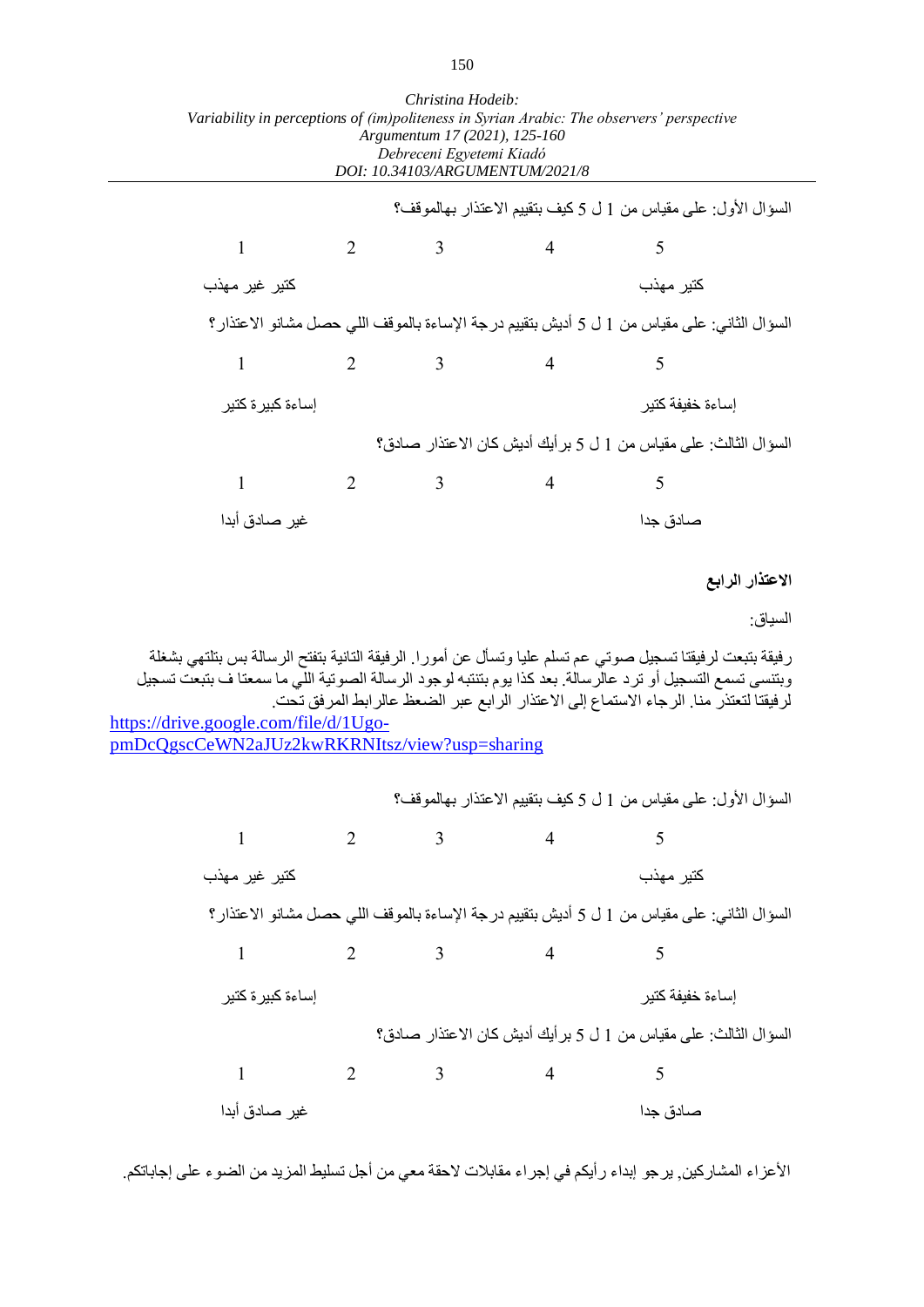.1 أرغب في إجراء مقابلة.

.2 ال أرغب في إجراء مقابلة.

إن كنت ترغب/ترغبين في إجراء مقابلة, يرجى تزويدي بعنوان بريدكم االلكتروني من أجل التواصل معكم الحقا. )إن كنتم اخترتم الخيار 2 في السؤال السابق, يمكنكم كتابة لا أر غب مجددا هنا).

**شكرا جزيال على مشاركتكم في هذا االستبيان**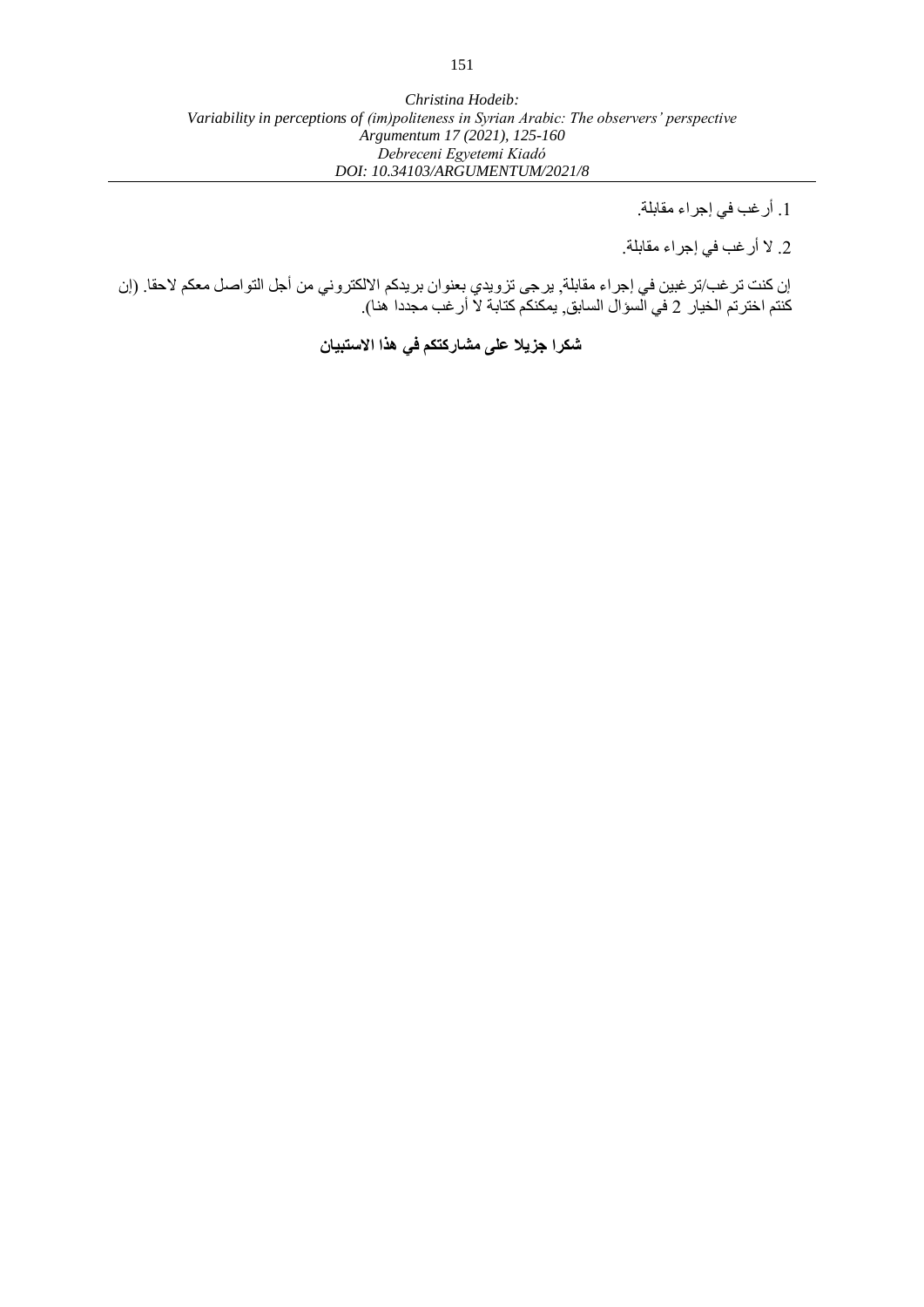# **Appendix B: The online survey in English**

Dear participants:

The aim of this research is to examine variability in (im)politeness perceptions of four apologies, and the data will be used in a PhD dissertation project. Participating is voluntary and you can opt out participation at any time you want. In this case, your responses and your personal data will not be recorded. However, if you wish to participate, please answer all of the questions in the survey, which should take no more than 10 minutes of your time. All responses and personal information will be kept anonymous and will be used for research purposes only. For me to obtain a homogeneous sample of answers, please respond to this survey only if you are an undergraduate or graduate university student.

## **Personal information:**

Gender: 1. Male 2. Female

Age:

Education level (which the participant is currently studying to obtain):

1. BA 2. MA 3. PhD

Name of your university:

## **The Survey:**

The following survey consists of four section, each containing a description of an apology situation. The description is followed by a link to the apology recording. Please read the description of the context of the apology first, then listen to the voice recording and answer each question in the following sections.

## **Apology one**

Context:

a group had agreed to go on a trip and bought the tickets. One week before the planned trip one of them decides not to go. So, she sends the following group voice message to Messenger. She apologizes and tries to explain the situation. Please listen to the first apology by clicking on the hyperlink below.

<https://drive.google.com/open?id=1OakXnBnabqMSqVDPzoNbu2w4oWL-sjLy>

## **Question 1:**

On a scale from 1 to 5, how do you rate the apology in this situation?

| Very impolite |  | Very polite |
|---------------|--|-------------|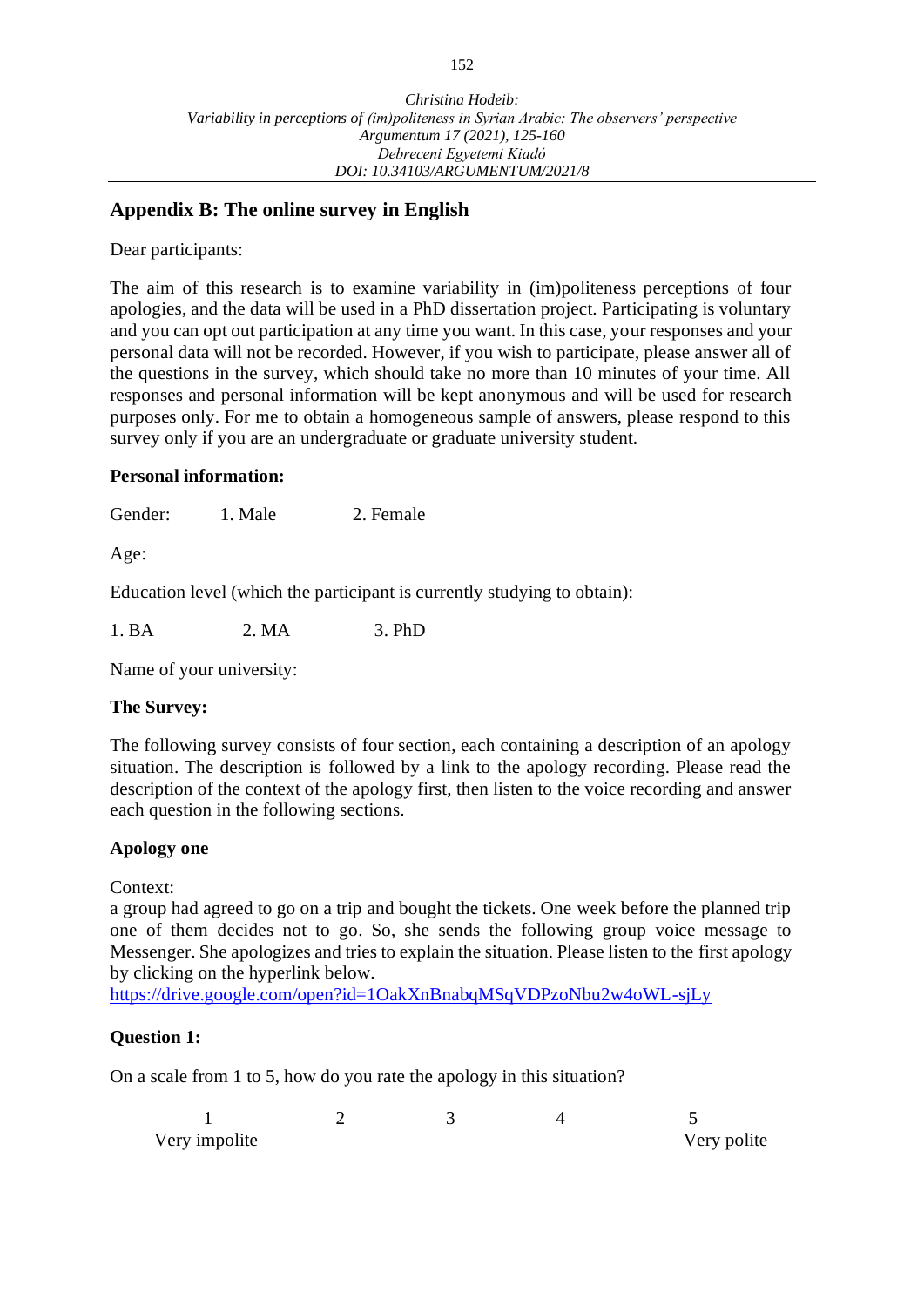#### **Question 2:**

| On a scale from 1 to 5, how do you rate the severity of the offense? |  |           |
|----------------------------------------------------------------------|--|-----------|
|                                                                      |  |           |
| Very severe                                                          |  | Very mild |
| <b>Question 3:</b>                                                   |  |           |
| On a scale from 1 to 5, how sincere do you think the apology was?    |  |           |

| Very insincere |  | Very sincere |
|----------------|--|--------------|

#### **Apology two**

Context:

Two friends. One of them asks the other if her family can lend money to his friend's family in Syria (the person who wants to borrow the money is not a mutual friend and the one who is supposed to lend the money doesn't know the borrower). The friend who was asked proposes her aunt can help and she calls her aunt, who tells her that she cannot lend the required sum. The friend in turn apologizes to her friend and sends the following voice message. having proposed her aunt can help, responds later to the request with a rejection. She sends a voice message to her friend and apologizes. Please listen to the second apology by clicking on the hyperlink below.

<https://drive.google.com/open?id=1CuogwKh6BED9eU6UDJeHI9hs8M997GkN>

#### **Question 1:**

On a scale from 1 to 5, how do you rate the apology in this situation?

|                                                                      | $\overline{2}$ | 3 |   |              |
|----------------------------------------------------------------------|----------------|---|---|--------------|
| Very impolite                                                        |                |   |   | Very polite  |
| <b>Question 2:</b>                                                   |                |   |   |              |
| On a scale from 1 to 5, how do you rate the severity of the offense? |                |   |   |              |
|                                                                      |                | 3 | 4 |              |
| Very severe                                                          |                |   |   | Very mild    |
| <b>Question 3:</b>                                                   |                |   |   |              |
| On a scale from 1 to 5, how sincere do you think the apology was?    |                |   |   |              |
|                                                                      |                | 3 | 4 |              |
| Very insincere                                                       |                |   |   | Very sincere |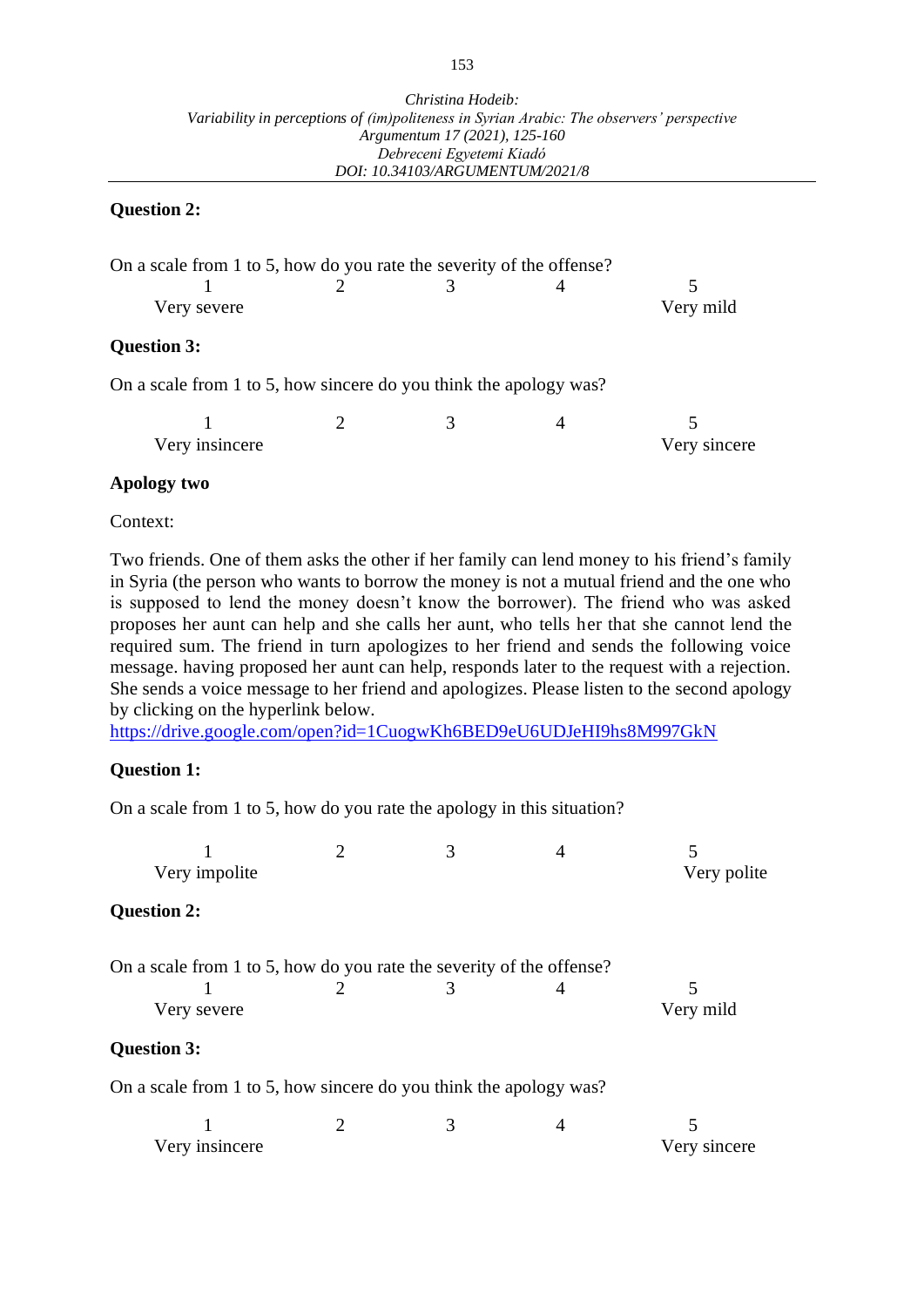## **Apology three:**

Context

A friend invites his friend to attend his graduation ceremony. The other friend lives in another city, so he declines the invitation. Please listen to the third apology by clicking on the hyperlink below.

[https://drive.google.com/file/d/1cEKyWH0LjcjSGT\\_2KLAkOxssc7TRGPLp/view?usp=sh](https://drive.google.com/file/d/1cEKyWH0LjcjSGT_2KLAkOxssc7TRGPLp/view?usp=sharing) [aring](https://drive.google.com/file/d/1cEKyWH0LjcjSGT_2KLAkOxssc7TRGPLp/view?usp=sharing)

## **Question 1:**

On a scale from 1 to 5, how do you rate the apology in this situation?

|                                                                      | $\overline{2}$ | 3 |   |              |
|----------------------------------------------------------------------|----------------|---|---|--------------|
| Very impolite                                                        |                |   |   | Very polite  |
| <b>Question 2:</b>                                                   |                |   |   |              |
| On a scale from 1 to 5, how do you rate the severity of the offense? |                |   |   |              |
|                                                                      |                | 3 |   | 5            |
| Very severe                                                          |                |   |   | Very mild    |
| <b>Question 3:</b>                                                   |                |   |   |              |
| On a scale from 1 to 5, how sincere do you think the apology was?    |                |   |   |              |
|                                                                      | 2              | 3 | 4 |              |
| Very insincere                                                       |                |   |   | Very sincere |
| $\lambda$ nology form.                                               |                |   |   |              |

## **Apology four:**

Context

A friend sends a voice message to the other to ask about how she's doing. The other one unwittingly views the messages but neither listens to them nor replies. The latter, a couple of days later, realizes that she hadn't responded to the messages and send a voice message apologizing to her friend. Please listen to the four apology by clicking on the hyperlink below.

[https://drive.google.com/file/d/1Ugo](https://drive.google.com/file/d/1Ugo-pmDcQgscCeWN2aJUz2kwRKRNItsz/view?usp=sharing)[pmDcQgscCeWN2aJUz2kwRKRNItsz/view?usp=sharing](https://drive.google.com/file/d/1Ugo-pmDcQgscCeWN2aJUz2kwRKRNItsz/view?usp=sharing)

## **Question 1:**

On a scale from 1 to 5, how do you rate the apology in this situation?

| Very impolite |  | Very polite |
|---------------|--|-------------|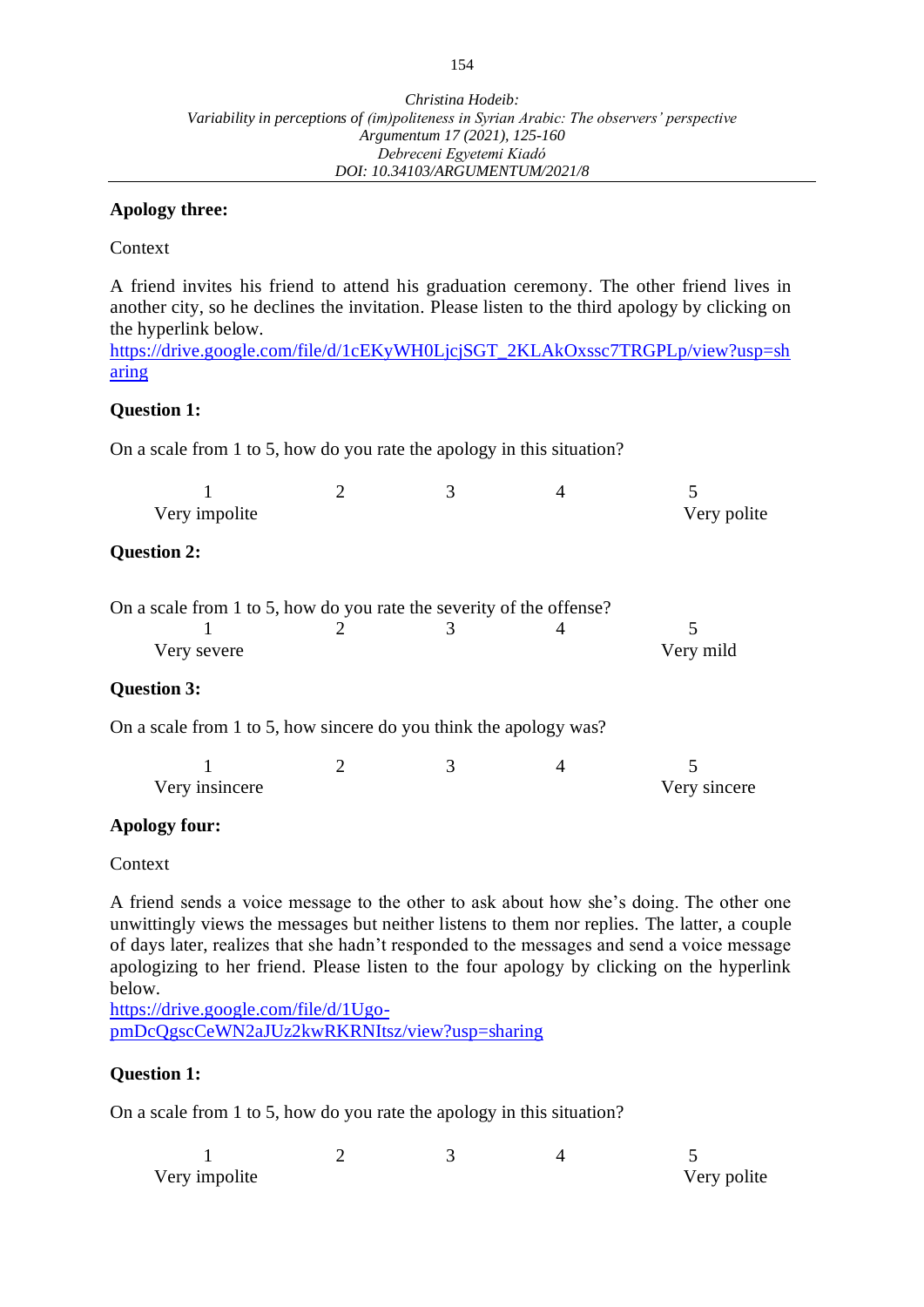# **Question 2:**

| On a scale from 1 to 5, how do you rate the severity of the offense? |                                     |   |              |
|----------------------------------------------------------------------|-------------------------------------|---|--------------|
|                                                                      | 3                                   | 4 |              |
| Very severe                                                          |                                     |   | Very mild    |
| <b>Question 3:</b>                                                   |                                     |   |              |
| On a scale from 1 to 5, how sincere do you think the apology was?    |                                     |   |              |
|                                                                      |                                     |   |              |
| Very insincere                                                       |                                     |   | Very sincere |
|                                                                      | Thanks a lot for your participation |   |              |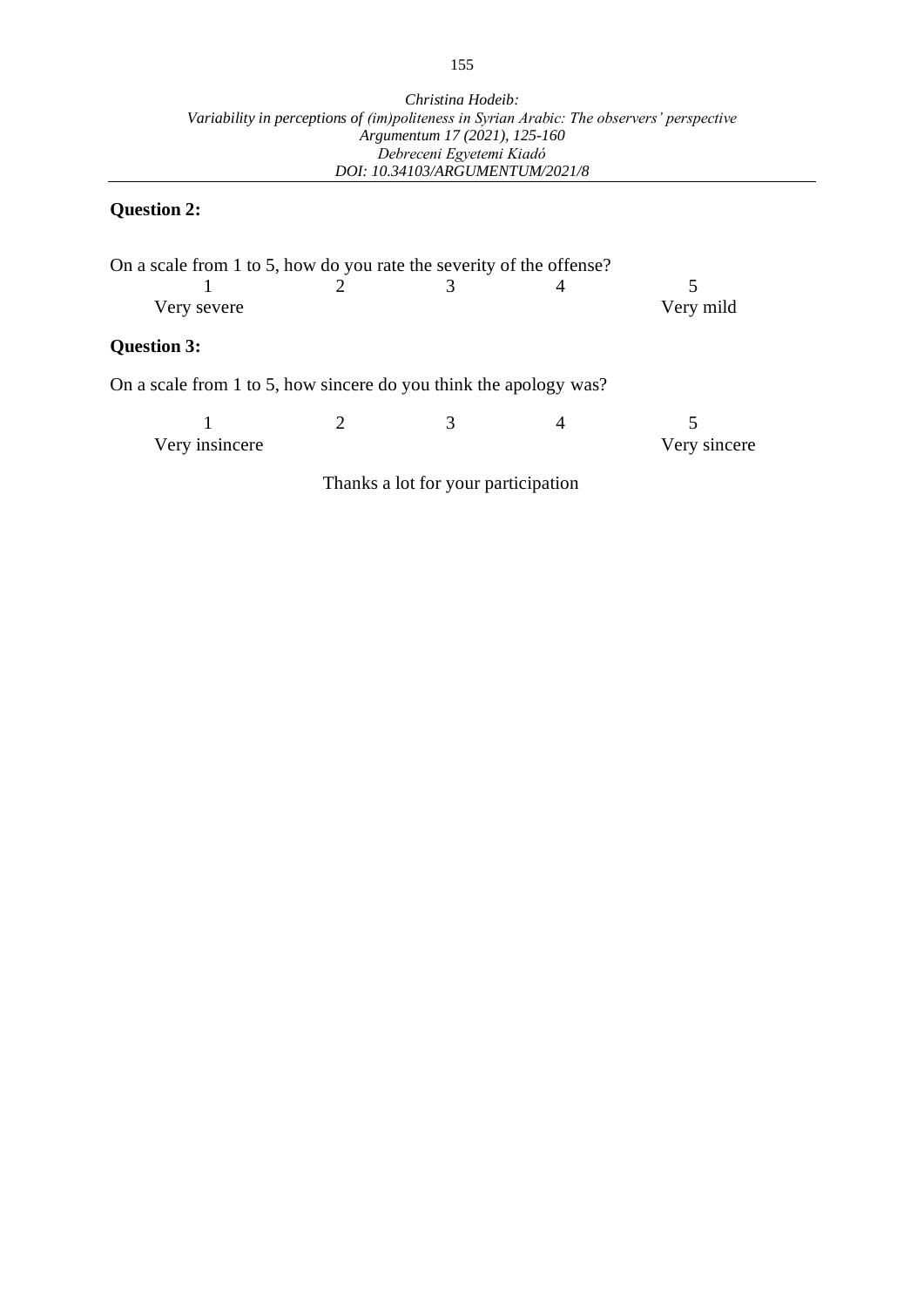# **Appendix C: Blum-Kulka et al. (1989) apology coding scheme (as cited in Hodeib 2020)**

1) Illocutionary Force Indicating Device (IFID)

- Sorry
- Excuse me
- I apologize for
- Forgive me
- Pardon me for
- I regret that
- I am afraid

2) Taking on responsibility

- Explicit self-blame e.g. my mistake
- Lack of intent e.g. I didn't mean to upset you
- Justify hearer e.g. you're right to be angry
- Expression of embarrassment e.g. I feel awful about it
- Admission of facts but not responsibility e.g. I haven't read it
- Refusal to acknowledge guilt
	- ➢ Denial of responsibility e.g. It wasn't my fault
	- ➢ Blame the hearer e.g. It's your own fault
	- ➢ Pretend to be offended e.g. I'm the one to be offended
- 3) Explanation or account
- e.g. The traffic was terrible

4) Offer of repair e.g. I'll pay for the damage

5) Promise of forbearance

e.g. This won't happen again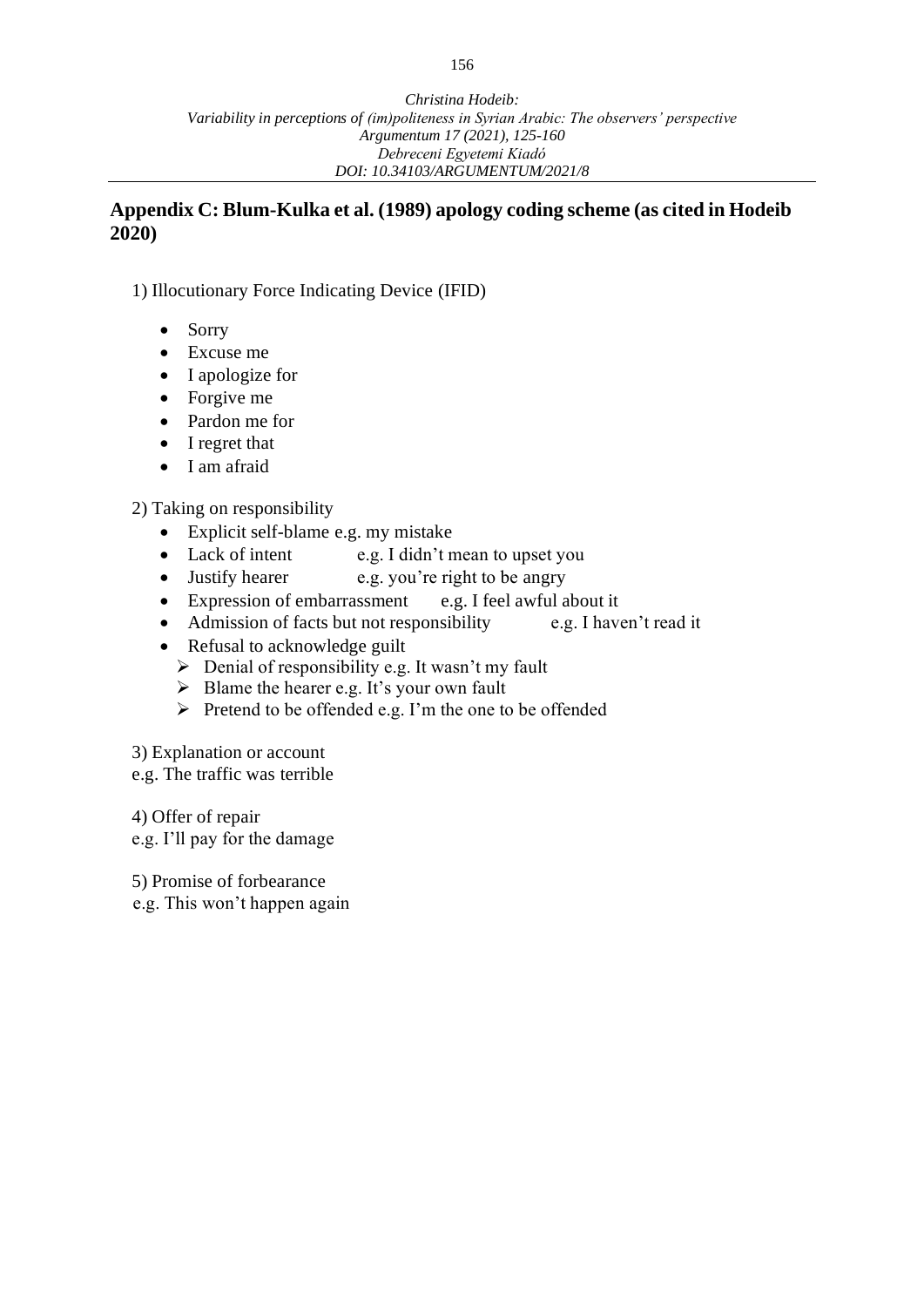#### **Appendix D: Reliability test**

#### **Reliability test for Recording 1:**

#### **Case Processing Summary**

|       |                             |    | %     |
|-------|-----------------------------|----|-------|
| Cases | Valid                       | 77 | 100.0 |
|       | <b>Excluded<sup>a</sup></b> |    |       |
|       | Total                       |    | 100.0 |

a. Listwise deletion based on all variables in the procedure.

#### **Reliability Statistics**

| Cronbach's |            |
|------------|------------|
| Alpha      | N of Items |
| .631       |            |

## **Reliability test for Recording 2:**

#### **Case Processing Summary**

|       |                       |    | %     |
|-------|-----------------------|----|-------|
| Cases | Valid                 | 77 | 100.0 |
|       | Excluded <sup>a</sup> |    | .u    |
|       | Total                 | 77 | 100.0 |

a. Listwise deletion based on all variables in the procedure.

#### **Reliability Statistics**

| Cronbach's |            |
|------------|------------|
| Alpha      | N of Items |
| .706       |            |

# **Reliability test for Recording 3:**

| <b>Case Processing Summary</b> |                       |    |       |
|--------------------------------|-----------------------|----|-------|
|                                |                       |    | %     |
| Cases                          | Valid                 | 77 | 100.0 |
|                                | Excluded <sup>a</sup> |    |       |
|                                | Total                 | 7. | 100.0 |

a. Listwise deletion based on all variables in the procedure.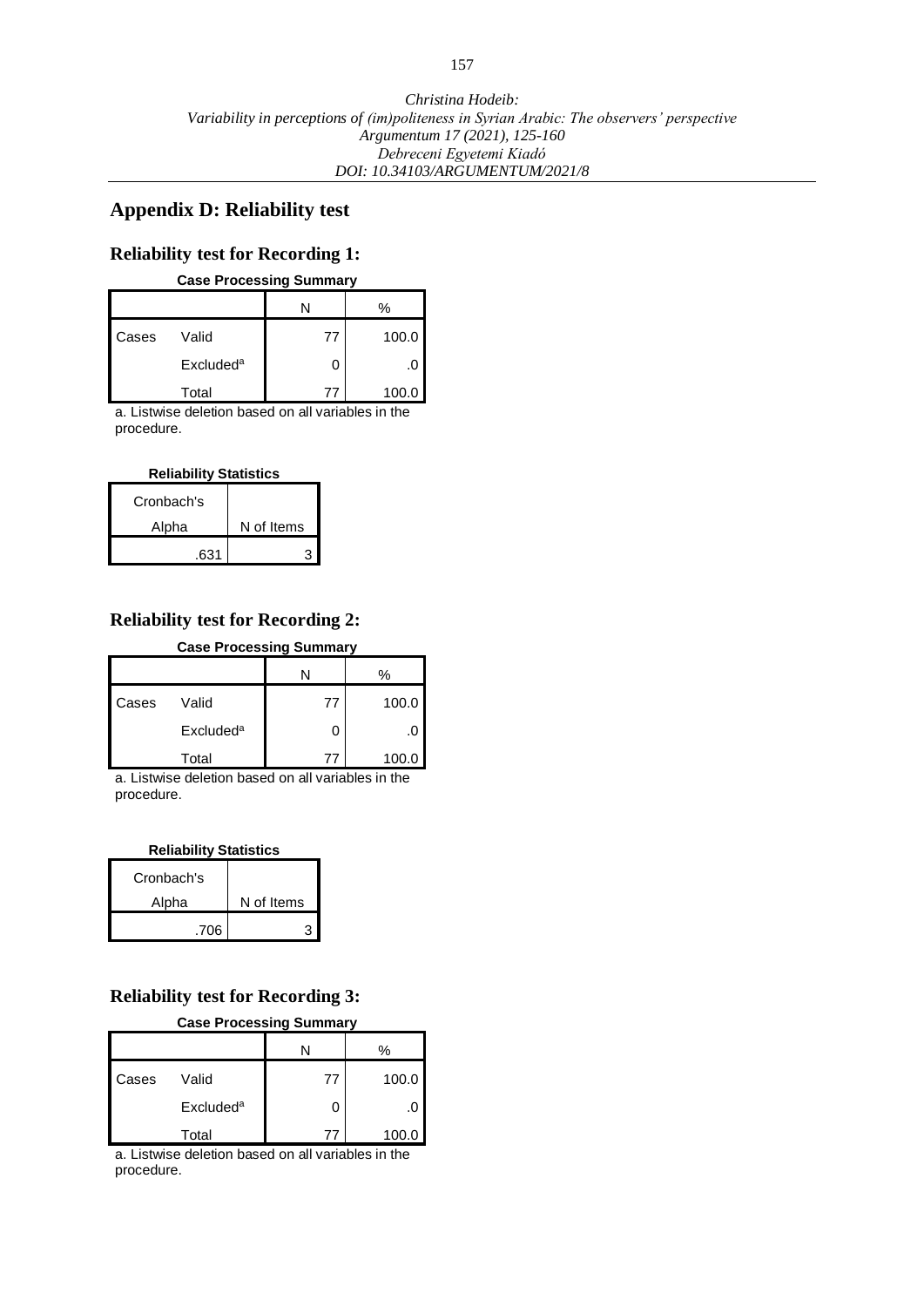#### **Reliability Statistics**

| Cronbach's |            |
|------------|------------|
| Alpha      | N of Items |
| .864       |            |

## **Reliability test for Recording 4:**

#### **Case Processing Summary**

|       |                       |          | %     |
|-------|-----------------------|----------|-------|
| Cases | Valid                 | 77       | 100.0 |
|       | Excluded <sup>a</sup> |          |       |
|       | Total                 | $\prime$ | 100.C |

a. Listwise deletion based on all variables in the procedure.

#### **Reliability Statistics**

| Cronbach's |            |
|------------|------------|
| Alpha      | N of Items |
| .864       |            |

## **Reliability test across the four recordings:**

| <b>Case Processing Summary</b> |                       |    |       |
|--------------------------------|-----------------------|----|-------|
|                                |                       |    | %     |
| Cases                          | Valid                 | 77 | 100.0 |
|                                | Excluded <sup>a</sup> |    |       |
|                                | Total                 |    | 100.0 |

a. Listwise deletion based on all variables in the procedure.

#### **Reliability Statistics**

| Cronbach's |            |  |
|------------|------------|--|
| Alpha      | N of Items |  |
| 689        |            |  |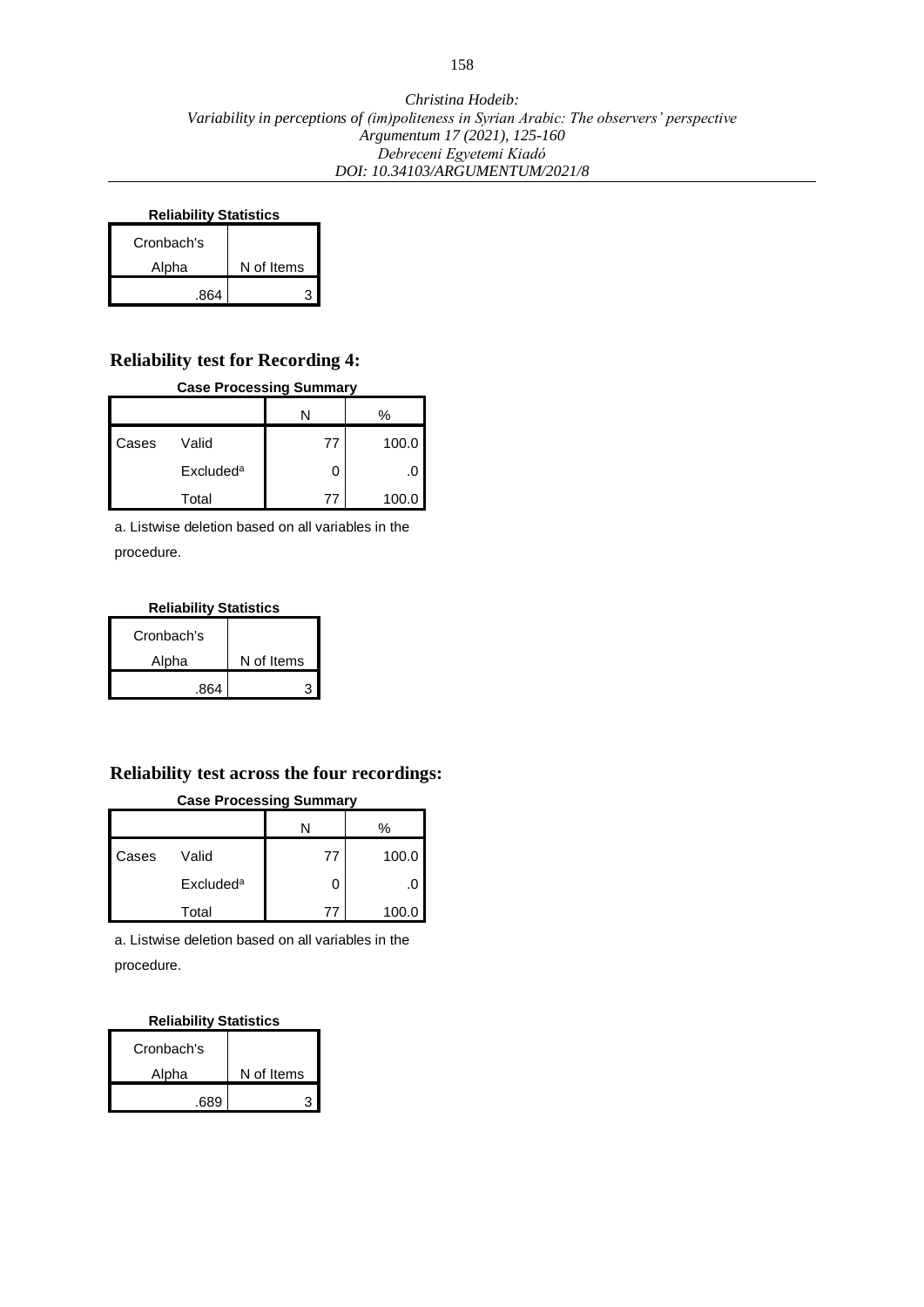## **Appendix E: Correlation Matrices**

## **Correlation matrix in Recording 1:**

|                |                                                                     | <b>Correlations</b>            |                                                                |                                                           |                                                                              |
|----------------|---------------------------------------------------------------------|--------------------------------|----------------------------------------------------------------|-----------------------------------------------------------|------------------------------------------------------------------------------|
|                |                                                                     |                                | How would you<br>rate the<br>(im)politeness of<br>the apology? | How would you<br>rate the<br>(in)sincerity of<br>apology? | How would<br>you rate the<br>severity of the<br>offense in the<br>situation? |
| Spearman's rho | How would you rate the<br>(im)politeness of the apology?            | <b>Correlation Coefficient</b> | 1.000                                                          | $.272*$                                                   | $.600**$                                                                     |
|                |                                                                     | $Sig. (2-tailed)$              |                                                                | .017                                                      | .000                                                                         |
|                |                                                                     | N                              | 77                                                             | 77                                                        | 77                                                                           |
|                | How would you rate the<br>(in)sincerity of apology?                 | <b>Correlation Coefficient</b> | $.272*$                                                        | 1.000                                                     | .216                                                                         |
|                |                                                                     | $Sig. (2-tailed)$              | .017                                                           |                                                           | .059                                                                         |
|                |                                                                     | N                              | 77                                                             | 77                                                        | 77                                                                           |
|                | How would you rate the severity<br>of the offense in the situation? | <b>Correlation Coefficient</b> | $.600**$                                                       | .216                                                      | 1.000                                                                        |
|                |                                                                     | $Sig. (2-tailed)$              | .000                                                           | .059                                                      |                                                                              |
|                |                                                                     | N                              | 77                                                             | 77                                                        | 77                                                                           |

\*. Correlation is significant at the 0.05 level (2-tailed).

\*\*. Correlation is significant at the 0.01 level (2-tailed).

# **Correlation matrix in Recording 2:**

|                |                                                                     | <b>Correlations</b>            |                                                                |                                                           |                                                                              |
|----------------|---------------------------------------------------------------------|--------------------------------|----------------------------------------------------------------|-----------------------------------------------------------|------------------------------------------------------------------------------|
|                |                                                                     |                                | How would you<br>rate the<br>(im)politeness of<br>the apology? | How would you<br>rate the<br>(in)sincerity of<br>apology? | How would<br>you rate the<br>severity of the<br>offense in the<br>situation? |
| Spearman's rho | How would you rate the<br>(im)politeness of the apology?            | <b>Correlation Coefficient</b> | 1.000                                                          | $.452**$                                                  | $.602**$                                                                     |
|                |                                                                     | $Sig. (2-tailed)$              |                                                                | .000                                                      | .000                                                                         |
|                |                                                                     | N                              | 77                                                             | 77                                                        | 77                                                                           |
|                | How would you rate the<br>(in)sincerity of apology?                 | <b>Correlation Coefficient</b> | $.452**$                                                       | 1.000                                                     | $.415***$                                                                    |
|                |                                                                     | $Sig. (2-tailed)$              | .000                                                           |                                                           | .000                                                                         |
|                |                                                                     | N                              | 77                                                             | 77                                                        | 77                                                                           |
|                | How would you rate the severity<br>of the offense in the situation? | <b>Correlation Coefficient</b> | $.602**$                                                       | $.415***$                                                 | 1.000                                                                        |
|                |                                                                     | $Sig. (2-tailed)$              | .000                                                           | .000                                                      |                                                                              |
|                |                                                                     | N                              | 77                                                             |                                                           | 77                                                                           |

\*\*. Correlation is significant at the 0.01 level (2-tailed).